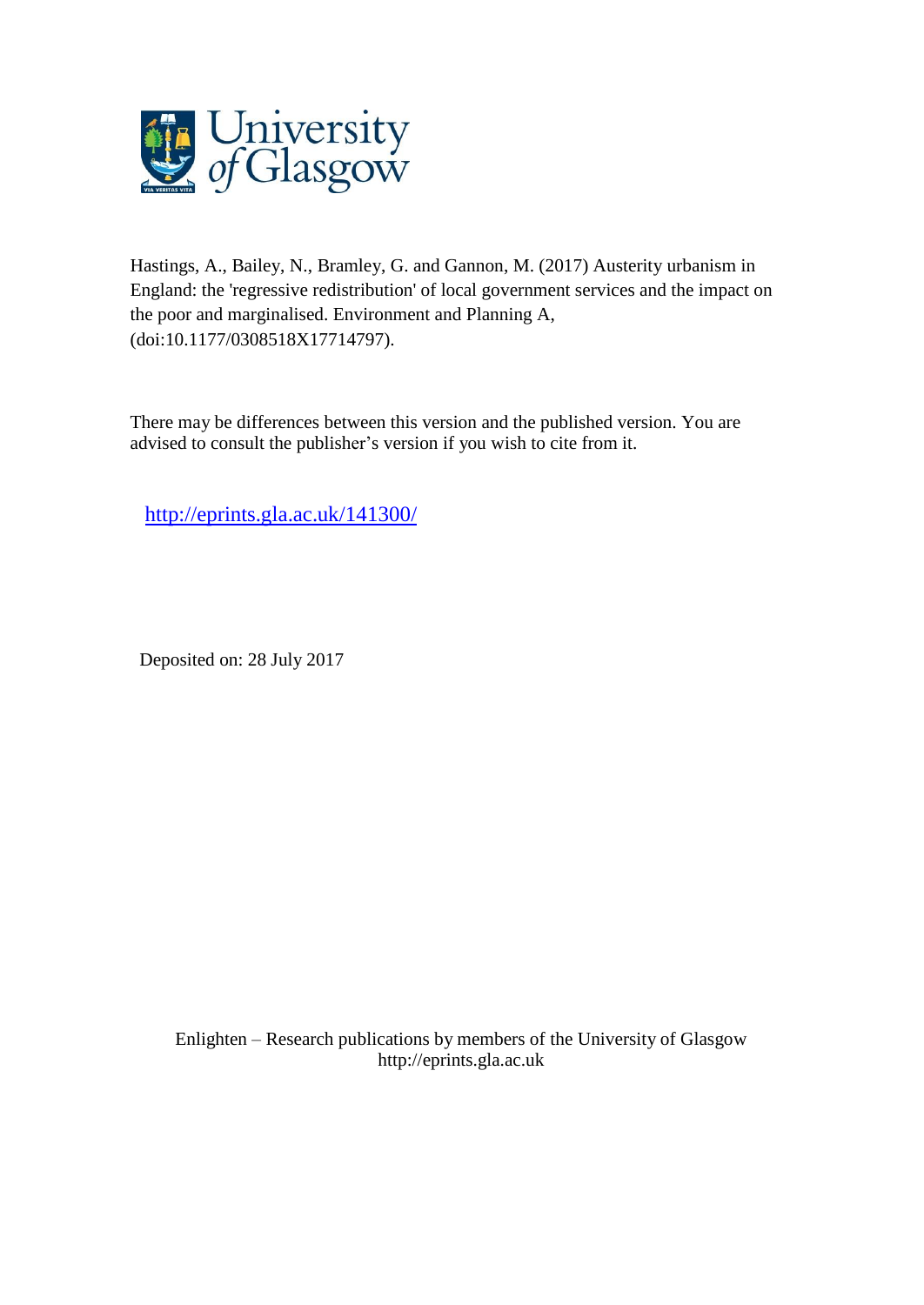Austerity urbanism in England: the 'regressive redistribution' of local government services and the impact on the poor and marginalised

**Annette Hastings** Urban Studies, School of Social and Political Sciences, University of Glasgow. Annette.Hastings@glasgow.ac.uk

**Nick Bailey** Urban Studies, School of Social and Political Sciences, University of Glasgow. Nick.Bailey@glasgow.ac.uk

**Glen Bramley** School of the Built Environment, Heriot-Watt University in Edinburgh. G.Bramley@hw.ac.uk

**Maria Gannon** Urban Studies, Social and Political Sciences University of Glasgow. [Maria.Gannon@glasgow.ac.uk](mailto:Maria.Gannon@glasgow.ac.uk)

The authors would like to acknowledge the generous funding of the Joseph Rowntree Foundation throughout the duration of this research. Professor Mhairi Mackenzie Urban Studies, University of Glasgow provided valuable comments on an earlier draft.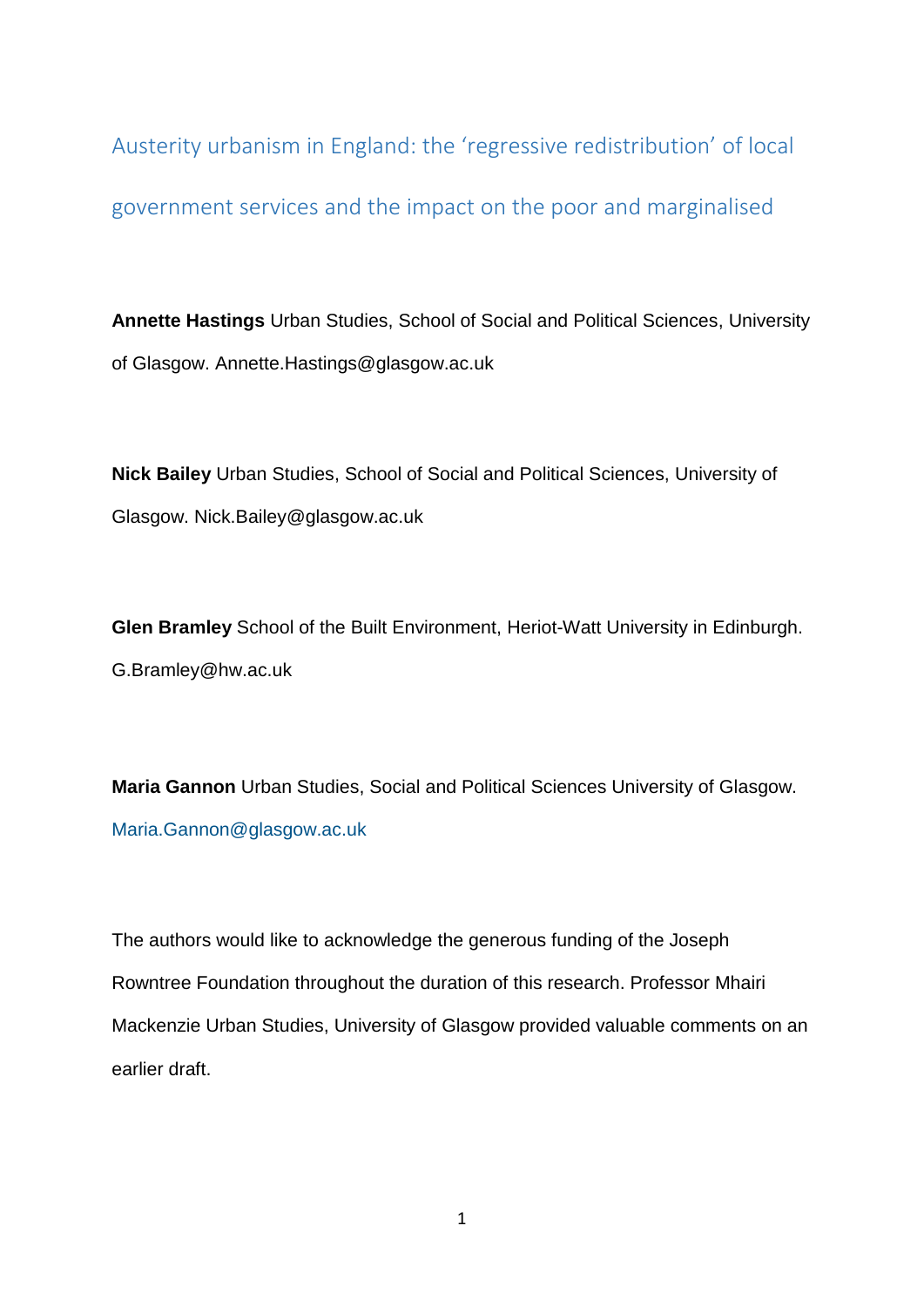# **Abstract**

That contemporary austerity is being realised to a large extent in and through cities is a growing theme in urban scholarship. Similarly, the concern that the economicallymarginalised are disproportionately impacted as 'austerity urbanism' takes hold drives a significant body of research. While it is clear that substantial austerity cuts are being downloaded onto cities and their governments, however, the evidence on whether it is the most disadvantaged fractions of the urban population which suffer as a consequence remains thin. Moreover the mechanisms by which the downloading to the poor occurs are unclear. This paper identifies how austerity cuts are transmitted to the poor and marginalised in the context of severe cuts to the spending power of English local government. It identifies three transmission mechanisms and shows how these operate and with what outcomes, drawing on empirical evidence at the English national and local city levels. The paper provides robust evidence from national data sources and from in-depth, mixed-methods case studies to show that the effects of austerity urbanism are borne most heavily by those who are already disadvantaged. It also demonstrates the importance of identifying the specific mechanisms by which downloading on to the poor occurs in particular national contexts, and how this contributes to understanding, and potentially resisting, the regressive logic of austerity urbanism.

### Key words:

Austerity, cities, local government, economically marginalised, downloading

### Introduction

The debate on contemporary austerity tends to highlight that fiscal retrenchment goes beyond the immediate management of a global financial crisis (GFC) and is rather a fundamental aspect of a longer-term neo-liberal project which aims to re-shape and redefine the state at a national and local level (Krugman, 2012; Donald et al., 2014; Peck, 2012; 2014). The GFC and the associated Great Recession should therefore be understood as "a justifying mantra" (Levitas 2013) which forms part of a resurgent neo-liberalism with aims and practices which include disempowering and dismantling systems of social protection (Krugman 2012; Taylor-Gooby, 2012), re-structuring, rescaling and downsizing the state (Donald et al, 2014; Lowndes and Gardner, 2016), and shifting the locus of risk and responsibility on to the public and to the poor in particular (Peck, 2012; Kennett et al., 2015). This paper focuses on the urbanisation of these austerity measures and on the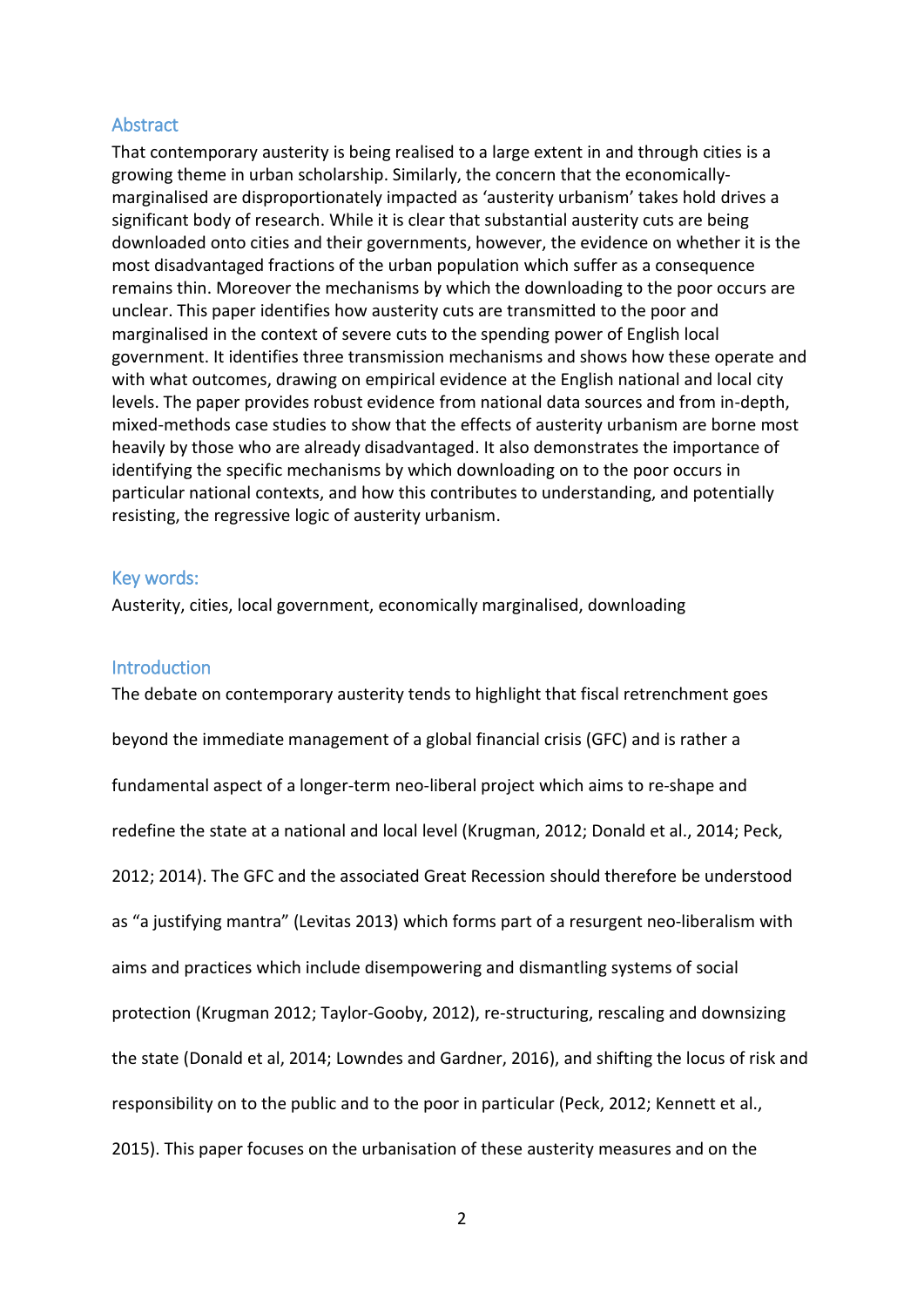effects of this urbanisation on the poor and marginalised – that is, on the 'austerity urbanism' thesis developed by Jamie Peck to explain the dimensions and significance of austerity in US cities (2012; 2014), and applied and augmented by others in relation to the US and to other developed nations (for example, Davidson and Ward, 2014; Tabb, 2014; Meegan et al, 2014; Pugalis et al, 2014; Davies and Blanco, 2017).

Peck argues that contemporary neo-liberal austerity measures "operate downwards in both social and scalar terms … they offload … on cities and communities … they concentrate both costs and burdens on those at the bottom of the social hierarchy" (Peck, 2012:650-651). It is the identification of these dual processes of "regressive redistribution" (Peck, 2014: 19) which characterises the austerity urbanism thesis: first that it involves targeting some of the worst impacts of austerity on city governments and second that this leads to austerity measures being targeted on the most vulnerable (Peck, 2012: 626). This paper argues that, while there is strong evidence on the first 'targeting cities' dimension, the evidence is less substantial and more variegated with respect to the second. Drawing on a detailed empirical study of how austerity measures are playing out in cities in England, the paper situates austerity urbanism in a rather different national context to that in which the thesis was developed. Its focus is on identifying the mechanisms which transmit the austerity visited on English city governments downwards to the poor and marginalised. In so doing, it contributes new understanding of the precise means by which contemporary austerity urbanism in a particular context can have damaging consequences for those who are already disadvantaged. Finally, the paper also argues that more attention should be paid to identifying the means by which social and scalar offloading occurs in order that opportunities to resist aspects of the neo-liberal project can be identified.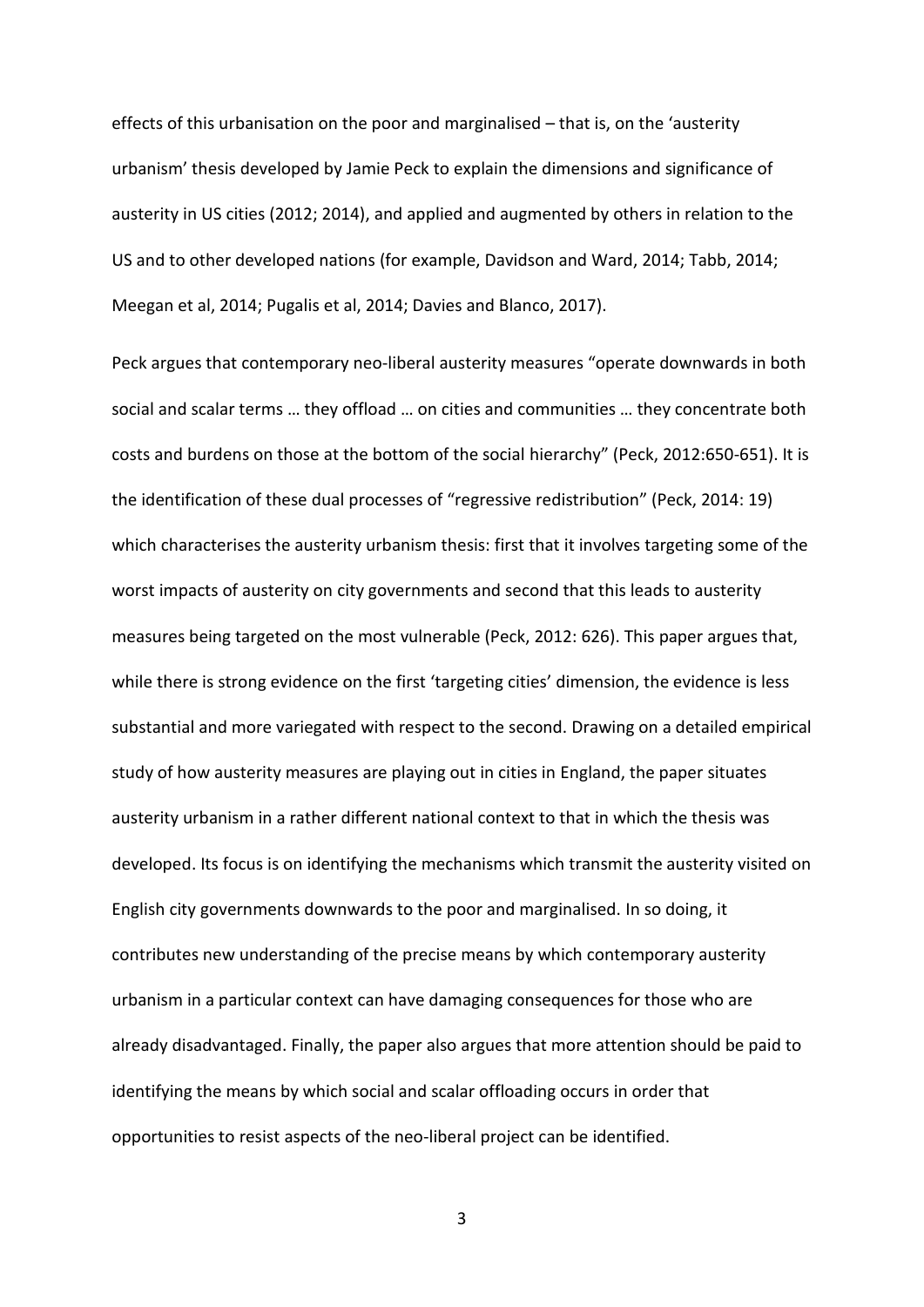The next section reviews the literature on how and why austerity urbanism is being experienced, considering the two dimensions of austerity urbanism in turn and drawing out the distinctive contexts and experiences of the US and England. The third section describes the design and methodology of a study of the impacts of the austerity cuts made to English local government in the period 2010-2015. The fourth details and discusses evidence on three mechanisms operating in the context of the severe budget pressure experienced by English local government. A concluding section considers the import of this analysis for the austerity urbanism thesis.

### Austerity urbanism

The idea that cities in particular are suffering from the effects of austerity is well documented in the US and elsewhere (Donald et al, 2014; Oosterlynck and Gonzalez, 2013; Cepiku et al, 2015; Lowndes and Gardner, 2016). There is a burgeoning US literature on this first dimension of the thesis, not least because of the links between mortgage lending practices in some of these cities, global sub-prime mortgage markets and the consequent credit and financial crises (Donald et al, 2014). Case studies of the struggles of specific cities to cope with the consequences of the crisis dominate the literature (see, for example, Peck, 2012; Davidson and Ward, 2014; Donald et al, 2014; Warner and Clifton, 2014). These demonstrate that, while the majority of bankruptcies have been filed by Californian cities (Davidson and Ward, 2014), it is the uneven social impact which is key to understanding austerity urbanism in the US, with poorer cities whose populations were most disadvantaged by the crisis and the recession disproportionately affected – a dynamic most powerfully illustrated by the city of Detroit (Peck, 2012; 2014; Eisinger, 2014; Tabb, 2014). While the austerity urbanism thesis was developed to explain the distinctive US context, "transatlantic comparisons and connections" have been important in the development of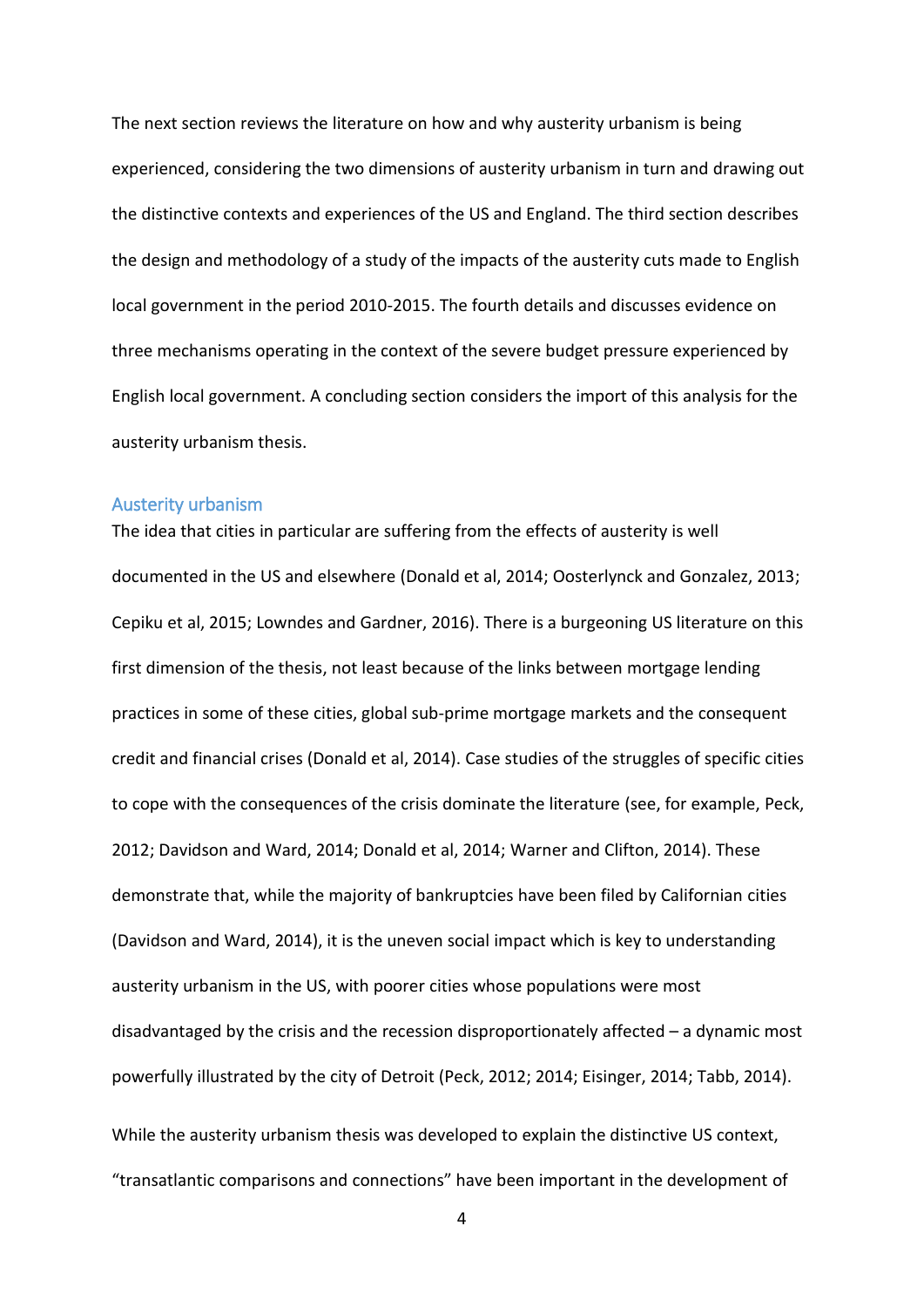the thesis and have helped "situate" national differences (Peck, 2017:20). In Davies and Blanco's (2017) comparative analysis of austerity urbanism in Spain and the UK, for example, the identification of "variegated multi-scalar urban austerity regimes" (p16) provokes reflection on the extent to which hegemony characterises neo-liberal austerity. Overmans and Timm-Arnold (2016) also identify differences in approaches between the Netherlands and Germany, with the former using austerity as an opportunity for 'reform' and the latter focusing on 'stability'. There are also accounts which situate austerity urbanism in Greece (Matsaganis, 2012), Ireland (Allen, 2012) and France and Romania (Donald et al, 2014). Finally, the variability in the impact of austerity on cities between the different nations of the UK is also well documented (Hastings et al, 2015; Davies and Blanco, 2017), although the UK literature focuses largely on England where the targeting of austerity on urban areas has been particularly acute (Meegan et al, 2014; Bailey et al, 2015; Lowndes and Gardner, 2015). As with the US, the English literature highlights a distinct geography of austerity, post-industrial and regional as well as urban (Bailey et al, 2015; Lowndes and Gardener, 2015). It converges around two main themes: first, exploring how austerity is further legitimating neo-liberal logics of city development and economic growth within major cities (e.g. Gonzalez and Oosterlunck, 2014; Pugalis, 2016; Fuller and West, 2016); and second documenting the kinds of staff and service cuts deployed by city governments to close budget gaps (e.g. Meegan et al, 2014; Hastings et al, 2015a; Fuller, forthcoming).

 There are nonetheless, factors common to Europe and North America that are important for explaining *how it is* that cities have come to be particularly affected by contemporary austerity. First is the historic vulnerability of cities to global economic re-structuring and subsequent social costs (Peck, 2012; Davidson and Ward, 2014). While the tendency of western European cities to be poorer than their hinterlands is a longstanding trend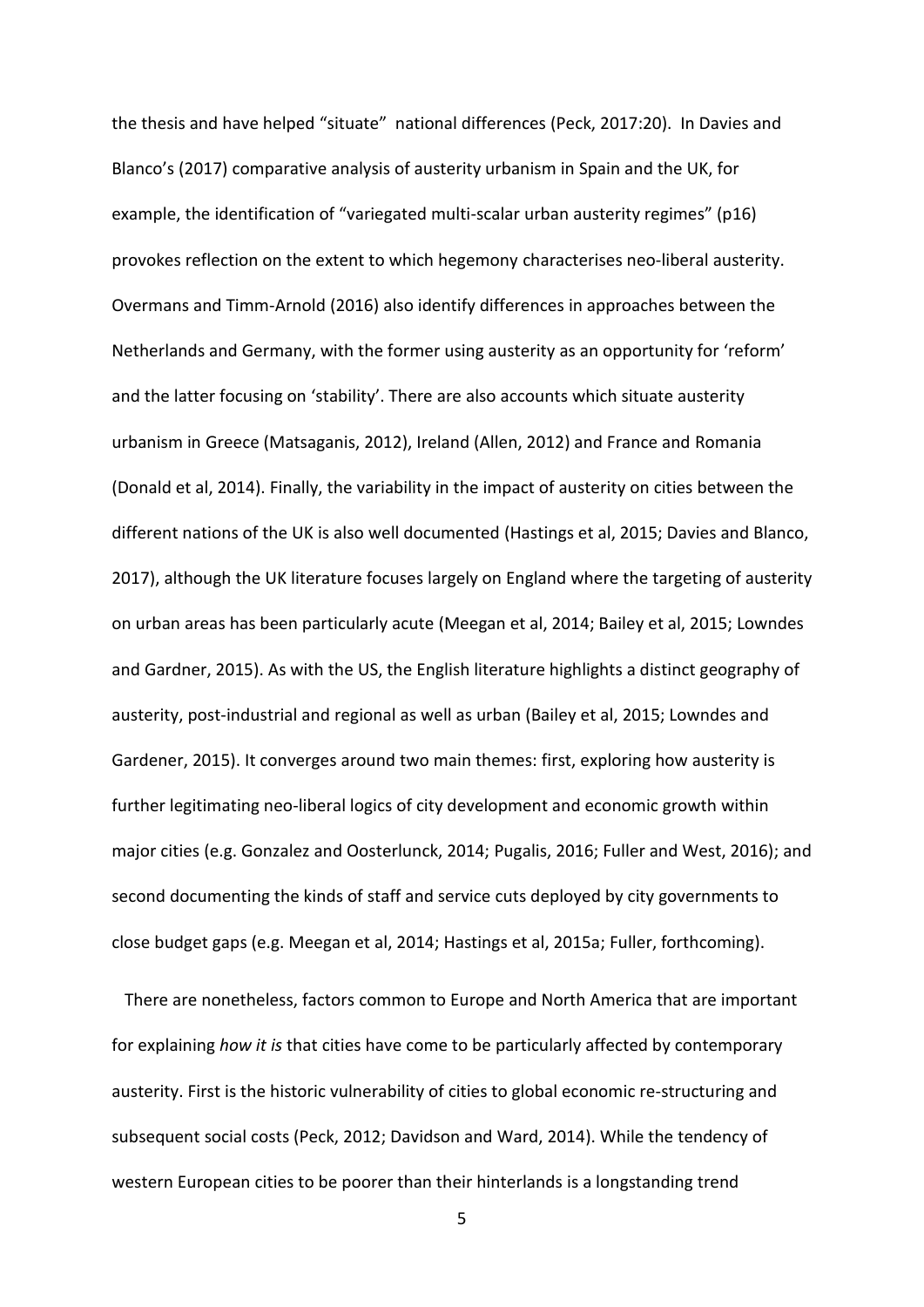(Eurofound 2014), the high risk, speculative growth strategies devised by neo-liberalising cities as they responded to the Great Recession has accentuated their market exposure (Davidson and Ward, 2014). Second is the tendency of nation states to respond to fiscal shocks by passing responsibility to lower tiers of government, again enhancing exposure to crisis (Peck, 2012; Donald et al, 2014). Finally and importantly, contemporary austerity is also seen by some as an opportunity to re-scale the state through downsizing, most obviously via budget cuts (Peck, 2012; Donald et al, 2014), with city-level consequences for the range, reach and quality of state-funded public services as well as for the local employment base (Peck, 2012; Meegan et al, 2014). Again the impacts of this trend are augmented by the fact that cities tend to rely disproportionately on state services to underpin their labour market, economic and social welfare systems (Peck, 2012).

Beyond these common factors, the stress on US cities is also due to the specific housing impacts of the crisis (Peck, 2012) with impacts on city governments as a result of the link between their fiscal viability and the strength of the local property tax base (Davidson and Ward. 2014). These links put cities with a set of structural weaknesses - fragile economies, depressed housing markets and poorer populations - at a disadvantage, while cities with more connected and competitive economies have been able to attract alternative sources of investment and finance (Peck, 2012). While structural processes as well as deliberate strategizing underlie these various factors, the language of much of the US-focused literature tends to foreground strategy over structure: cuts imposed on cities are devised instrumentally by 'austerity machines' (Donald, et al, 2014: 6), cities are 'victimised' (Tabb, 2014: 95) or 'dumped on' (Peck, 2012: 650). There is an implication in the austerity urbanism thesis therefore that the targeting of cities is agentive and not just the deleterious playing out of the logic of neo-liberalism in an unlucky urban context. Peck (2012: 631)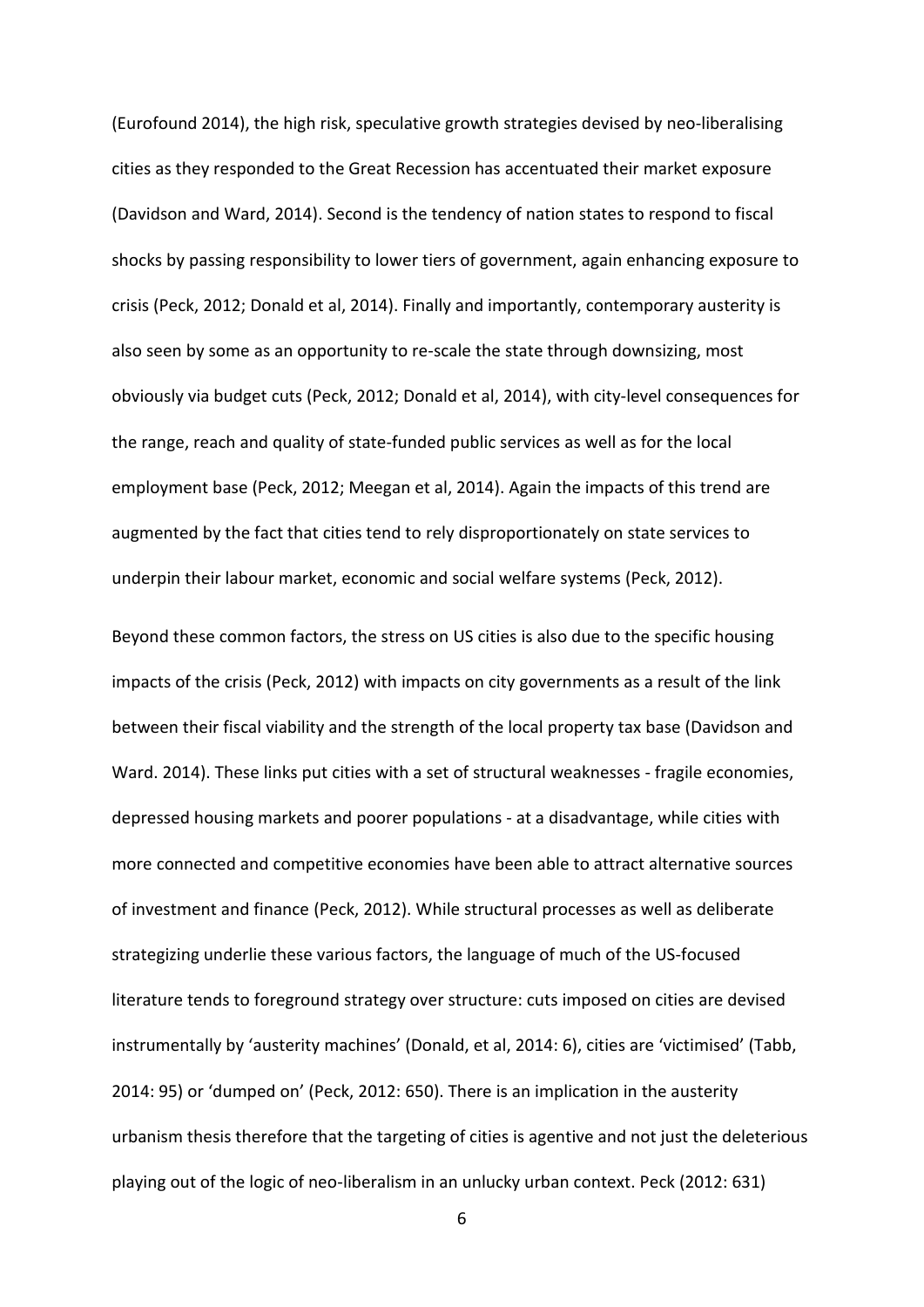offers the clearest exposition of this: austerity "is something Washington does to the states, the states do to cities and cities do to low income neighbourhoods".

In the UK, there is also evidence that higher tiers of government have deliberately targeted austerity towards urban areas, particularly in the English case. Thus, although recessionary re-structuring partly explains the experience of UK cities since 2008, it is the 'selective targeting' by UK Governments of measures designed to downsize parts of the state on local government (Lowndes and Gardner, 2015:4) that has had the most significant impact thus far. i In the period 2010-2015, councils in England lost 27% of their spending power (Hastings et al, 2015: 29). Urban metropolitan councils however lost greater levels of funding support than rural councils and, according to the National Audit Office (2014), are evincing more significant signs of fiscal stress. Moreover, greater percentage funding losses have been experienced by councils with higher levels of deprivation, meaning that austerity cuts have impacted most severely on poorer English cities and urban areas (Hastings et al, 2015; Ward et al, 2015). The fact that a further 56% reduction in grant to English councils over the next five years has been announced (HM Treasury, 2015: 3), suggests the appropriateness of the term 'super-austerity' (Lowndes and Gardner, 2016: 3). It is clear that, in England, 'targeting cities' is a strategic choice made by national government.

Turning to the second dimension of the austerity urbanism thesis, there is clearly a commonplace view that austerity is borne disproportionately by the poor and marginalised (see Atkinson et al, 2012; Ward et al, 2015; McKendrick et al, forthcoming). While the work of Beatty and Fothergill (2014; 2016) demonstrates the downloading of broader cuts to social welfare budgets on the poorest places and households in the UK, the evidence that 'targeting cities' is a specific means to download austerity onto the poor remains thin and,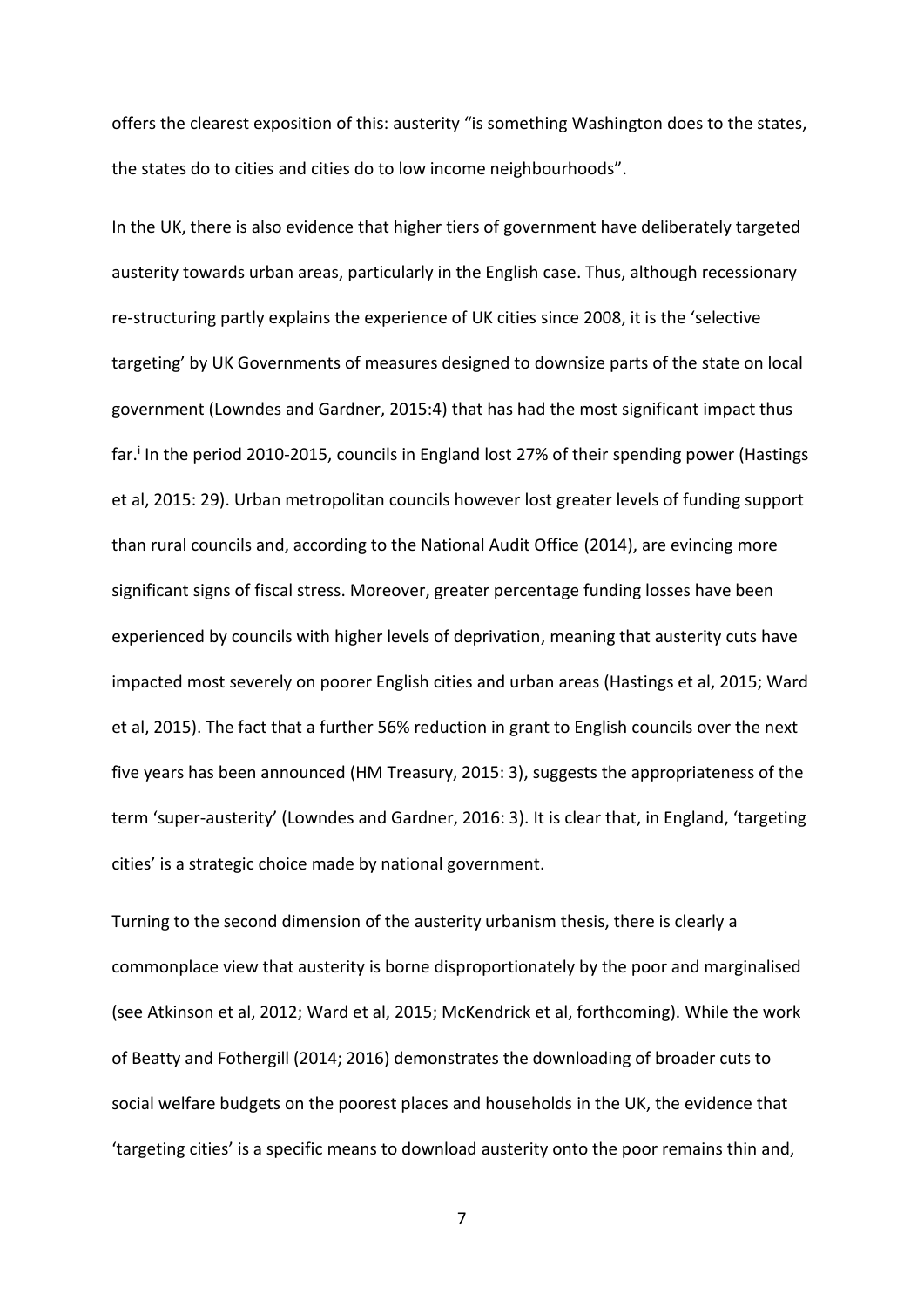to some extent, contentious. In the US, for example, the fiscal stress experienced by the city of San Francisco is shown by Donald et al (2014) to have led to a depletion of publiclyfunded, public good assets, such as good quality schools and open spaces in poorer parts the city, while Peck (2012) documents the retrenchment of basic transportation and public good services within cities and considers the effects of, for example, reduced street lighting in poorer neighbourhoods. However, drawing on national survey evidence, Kim and Warner, 2016 present a more optimistic view and suggest that many municipalities have found alternatives to service cuts and have sought to "maintain service delivery and innovate within the confines of fiscal pressures" (804) – although they do note that their data do not allow an assessment of "the regressivity" or "effects on service quality" of these alternatives (803). However, beyond these accounts, much of the US evidence tends to highlight the effects of austerity in general - such as increased poverty rates (eg Tabb, 2014) – and does not trace how fiscal stress specifically at the city government level is driving these effects. In comparison with the US, the evidence from England is a little more detailed. There are, for instance, a number of studies showing the effects of service cuts in poor London neighbourhoods on low income families, disabled groups, victims of gender-based violence and vulnerable older people. These studies report increased levels of social isolation across these groups as the result of the closure of facilities and reductions in support services (Young Foundation, 2012; Slay & Penny, 2013; Fitzgerald et al, 2014). Common to these early studies and to those from areas beyond London, however, are two narratives. The first is that there is "a better story … than we might have expected" (Fitzgerald et al, 2014: 56) with regard to the impacts on the poor. Explanations for this include the absorption of early tranches of cuts into so called 'efficiency' savings in corporate rather than outward-facing service roles (Hastings et al, 2015). But they also include the fact that many city councils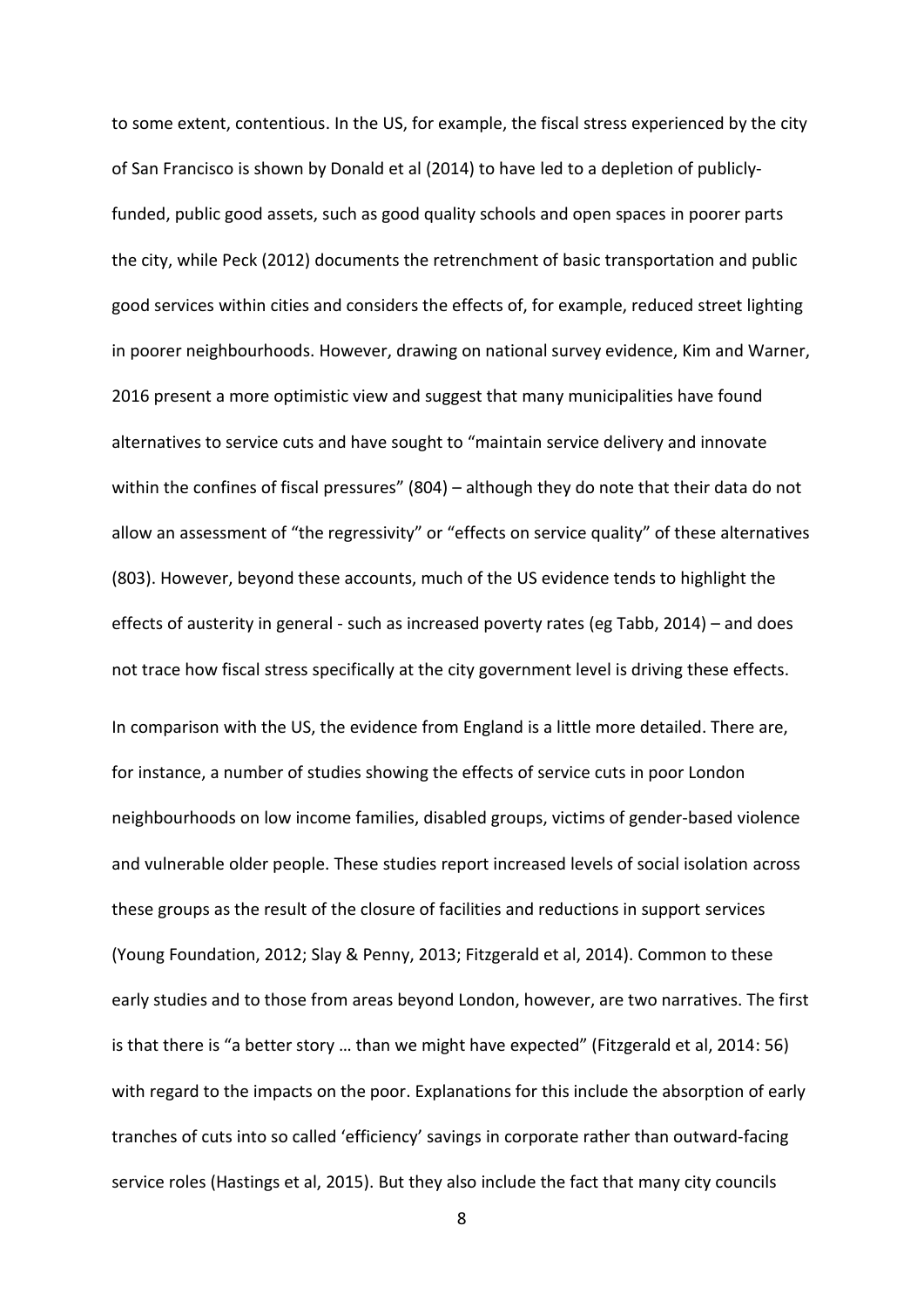have attempted to shield poorer groups from the most damaging impacts of budget cuts (Hastings et al, 2013; 2015b; Fitzgerald, 2014; Meegan et al, 2014). While this might not amount to "major organised resistance" (Fuller and West, 2016:4) to austerity urbanism, it is nonetheless a further reminder that neo-liberal restructuring plays out differently in distinctive contexts, nationally and sub-nationally. The second narrative is that more significant impacts from cuts to municipal services have been delayed rather than avoided (Lowndes and McCaughie, 2013; Meegan et al, 2014). As will be seen, the more recent evidence which this paper examines suggests that significantly worse impacts on poorer groups have now begun to emerge.

Taking the US and English cases together, it is incontrovertible that the first regressive redistribution - the downloading of austerity to cities - is underway. The evidence on the second - the downloading to the poor - is less clear cut, suggesting the potential at least for variation and even agentive resistance at the city scale. Most important for the purposes of this paper, the evidence thus far does not clarify *how* targeting cities leads to targeting the poor. The austerity urbanism thesis, as articulated in relation to the US at least, argues that targeting the poor emerges from the actions of city governments who have 'few alternatives' but to download austerity (Peck, 2012:648) - although Kim and Warner's (2016) survey evidence suggests that more research on the impacts of the alternatives developed by some municipalities would be warranted. In England it is clear that, despite the severity of the targeting of austerity on cities, agency remains possible with respect to targeting the poor, with some councils expending considerable energy trying to minimise impacts (Hastings et al, 2015b). *How it is*, therefore, that significantly worse impacts on the poor are now emerging is important to understand. It is this which is the focus of the empirical part of this paper: identifying the precise means - the 'transmission mechanisms' - by which the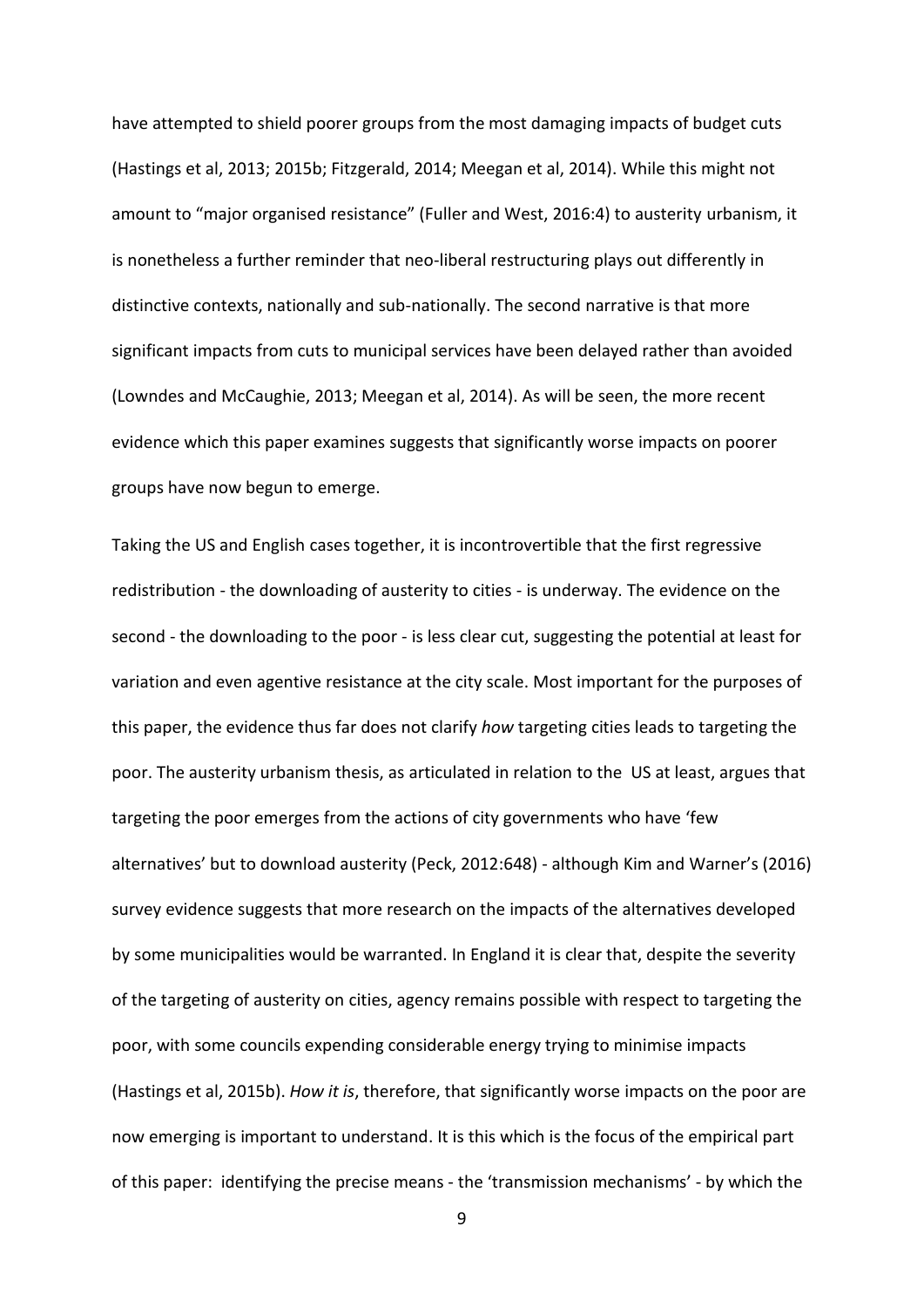regressive redistribution to the poor and marginalised theorised by austerity urbanism occur in the context of English local government.

## Research design and methods

The paper is based on research conducted between 2011 and 2015<sup>ii</sup>, a period which corresponds to the austerity measures put in place by the 2010- 2015 UK Coalition government. The project design combined national analysis of the cuts across all English local authorities with in-depth, mixed-methods case studies of three English city councilsiii. The contribution of this paper is to illuminate the 'transmission mechanisms' as discussed above, and only those aspects of the national and case study analysis which help with this task are detailed here. A full account of larger project methods is provided in Anon, 2015a and b.

The national-level analysis examined the nature, scale and distribution of budget cuts across local government using local authority budgetary estimates produced by the Chartered Institute of Public Finance and Accounting (CIPFA). This allowed change in levels of expenditure over the period to be identified for different classes of authority which have different levels of responsibility (eg unitary, district, county). Expenditure changes were assessed by level of deprivation at the local authority level, using the official Index of Multiple Deprivation. CIPFA data also disaggregate council budgets by service areas, allowing differentials in cuts between services to be identified. These differentials were analysed using a bespoke taxonomy which categorises services according to a "pro-rich" to "pro-poor" pattern of use. A detailed exposition of this taxonomy is provided in the analysis section at the point at which it is used.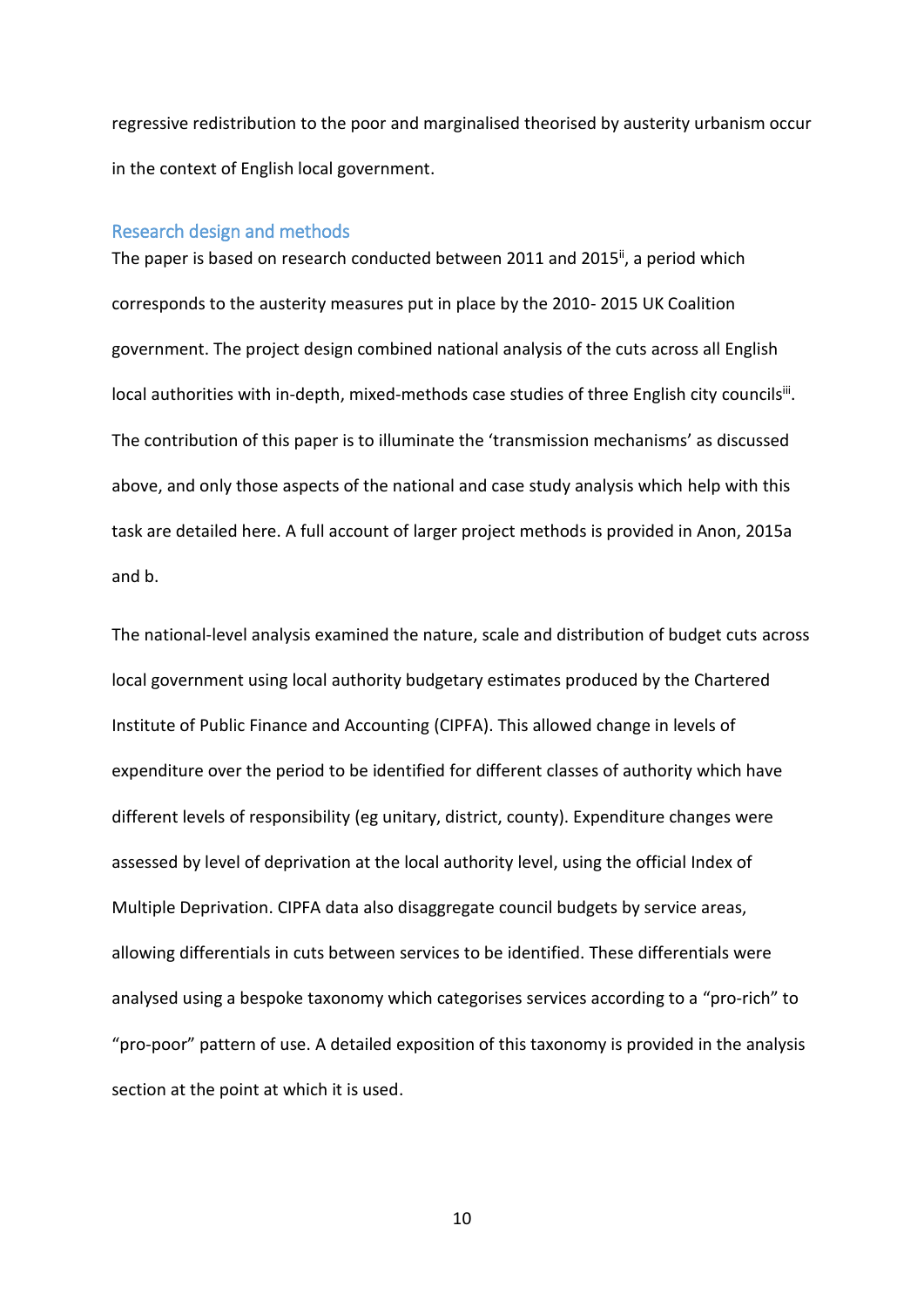For the three case studies, analysis of detailed budgetary data was conducted for each council. The data for these were derived from budget documents which set out changes in net budgets at a fine-grained service level and allowed the savings (or expenditure cuts) to specific services to be calculated. Some were publically available, others were internal documents made available to the research team. In total, 1400 discrete lines of budgetary data were collated from documents covering the period 2011/12 to 2015/16. The distributional impacts of these cuts were analysed using the "pro-rich" to "pro-poor" taxonomy. The strategic rationale and implications were explored in semi-structured interviews with senior officials (29 across the case studies).

Case study methods also included a qualitative exploration of the impacts of savings on front-line services via focus groups, depth interviews and 'shadowing' with service users and providers. Six service-user focus groups (two in each case study) were convened with young parents, as this demographic was judged to be most likely to use a range of council services. In one case study, an additional focus group with older residents supplemented qualitative data on services for older people. 59 people took part in the focus groups which sought to explore if, how and to what extent participants experienced changes to services in the past two or three years. The data were analysed in relation to these themes. Nine further 'follow-up' interviews were conducted with focus group participants selected to capture diversity in age, gender and socio-economic status. These aimed to gain a fuller account of the impact of service changes on participants. In order to explore potential variation in the experience of service change by level of deprivation at either household or neighbourhood level, in each authority, one focus group was recruited from a severely deprived neighbourhood, the second from a less deprived neighbourhood.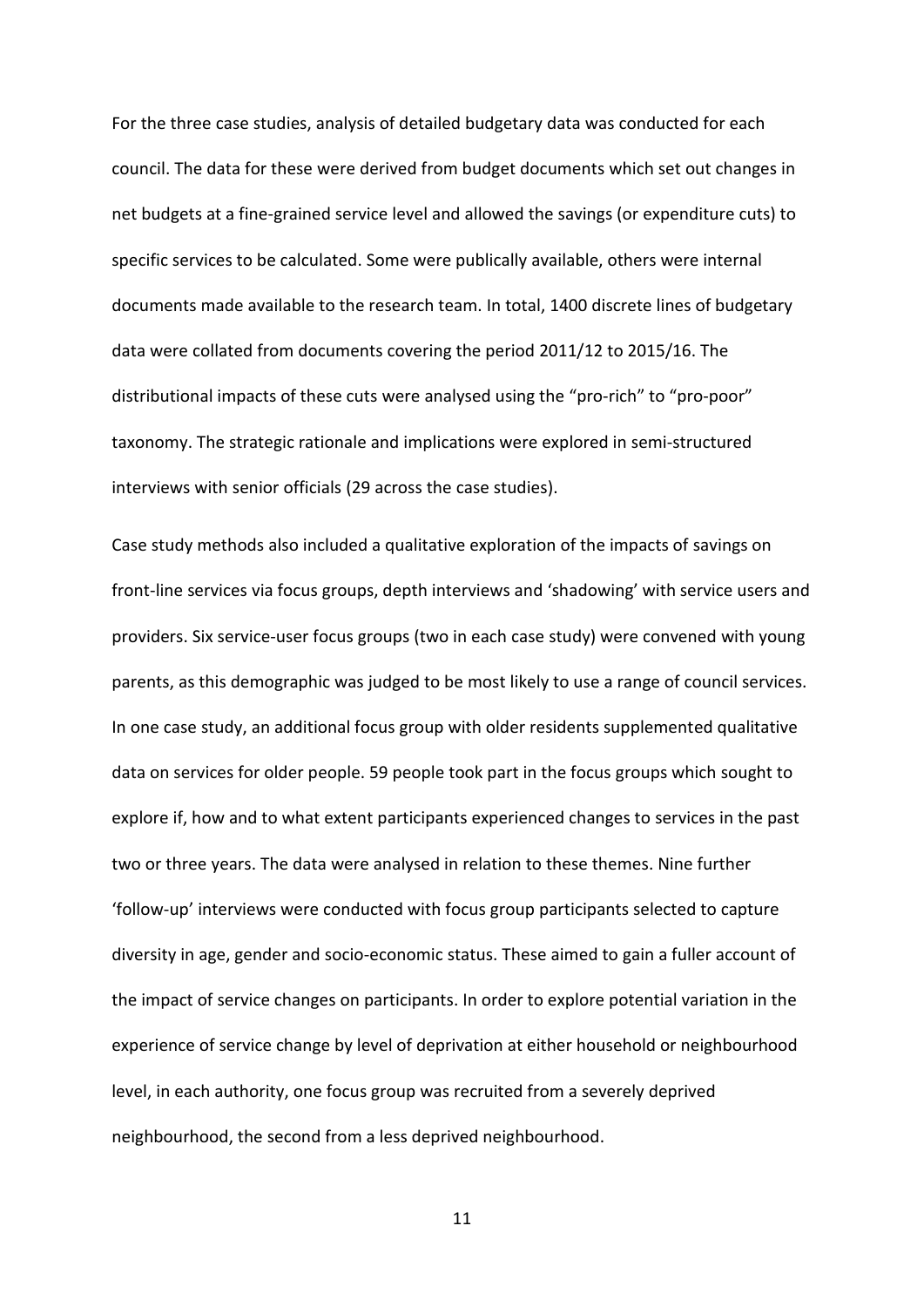An additional element of the qualitative methods was a focus group in each council with front-line staff working in a range of services. These involved 41 staff and centred on service changes since 2010 and the impact (positive and negative) that participants perceived on: service quality and quantity; service users; neighbourhood amenity; and staff. A member of the research team 'shadowed' the working day of six staff in order to further gain insight into challenges and working conditions. The final element of the qualitative research consisted of 21 interviews with staff from voluntary sector organisations working alongside the case study councils providing an additional vantage point on the impacts of savings on front-line services.

The set of case studies aimed to achieve some regional spread, variety in relation to political control and to include very deprived authorities as well as a more affluent counterpart. They were also selected having negotiated access to the detailed budgetary information required for the conduct of the research. It was agreed during these negotiations that the research would not focus on an evaluation of the relative strengths of each council's approach, but that the case studies were primarily contexts in which to explore the impacts of budget cuts. This means that the paper does not go into detail on differences between cases. It was also agreed that if front-line staff were to feel able to express their views freely, the council for which they worked would not be identified. Finally, the selected councils had identified strategic objectives focused on protecting vulnerable groups from the worst impacts of austerity.

Thus, the case study contexts were: Coventry City Council, located in the West Midlands region, in the most deprived quintile nationally according to IMD 2010, historically governed by the Labour Party, but controlled by the Conservatives in the period just prior to the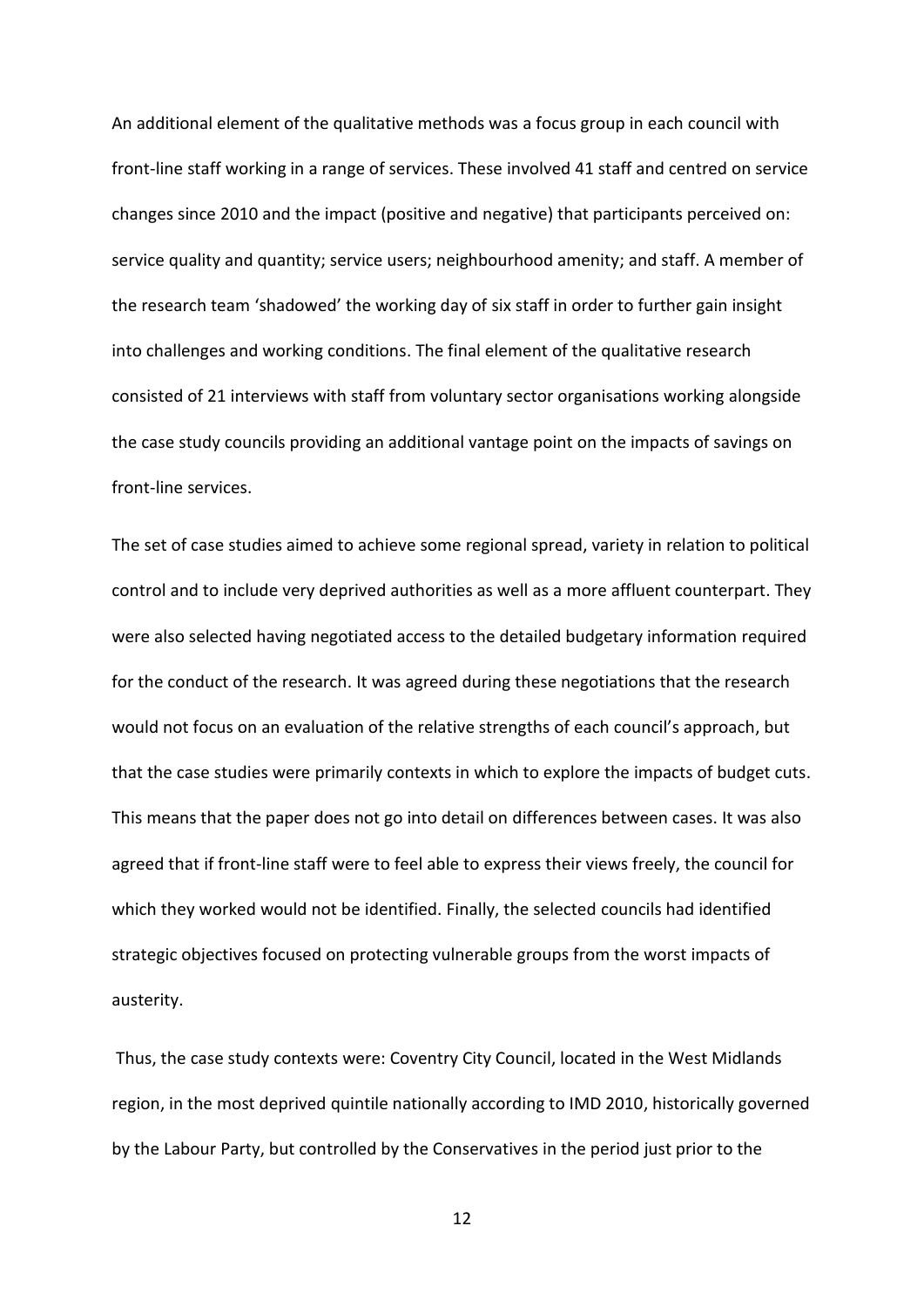research; Newcastle City Council in the North East, also in the most deprived quintile, and historically Labour-controlled but recently run by the Liberal Democrats; and Milton Keynes, a more affluent, new city in the South- East (in the second least deprived quintile), governed by a Conservative minority administration. In the five years to 2015/16, Newcastle had lost 22% of its funding, while Coventry and Milton Keynes had lost 14% and 13% respectively (Anon, 2015: 33).

# Mechanisms transmitting 'austerity urbanism' to the poor and marginalised

So: is austerity urbanism being downloaded onto the poor and marginalised in the specific English context outlined earlier, wherein city governments have arguably tried to protect the urban poor? And crucially, if downloading is happening, how precisely is it happening? In each of the following sub-sections, the evidence on three 'transmission mechanisms' is explored. It should be noted that the conceptualisation of each mechanism was generated deductively from the research evidence and was not an *a priori* assumption or hypotheses of the study although, for the sake of economy, each mechanism is identified in the title of sub-headings.

## 1. Poorer cities no longer have resources commensurate with needs

The literature review has already explained that the way in which austerity cuts have been implemented in relation to English local government has led to a disproportionate loss of spending power for the more deprived urban authorities. In this sub-section, this pattern is examined in more detail to identify more precisely how this acts as a mechanism transmitting damaging outcomes to poorer service users.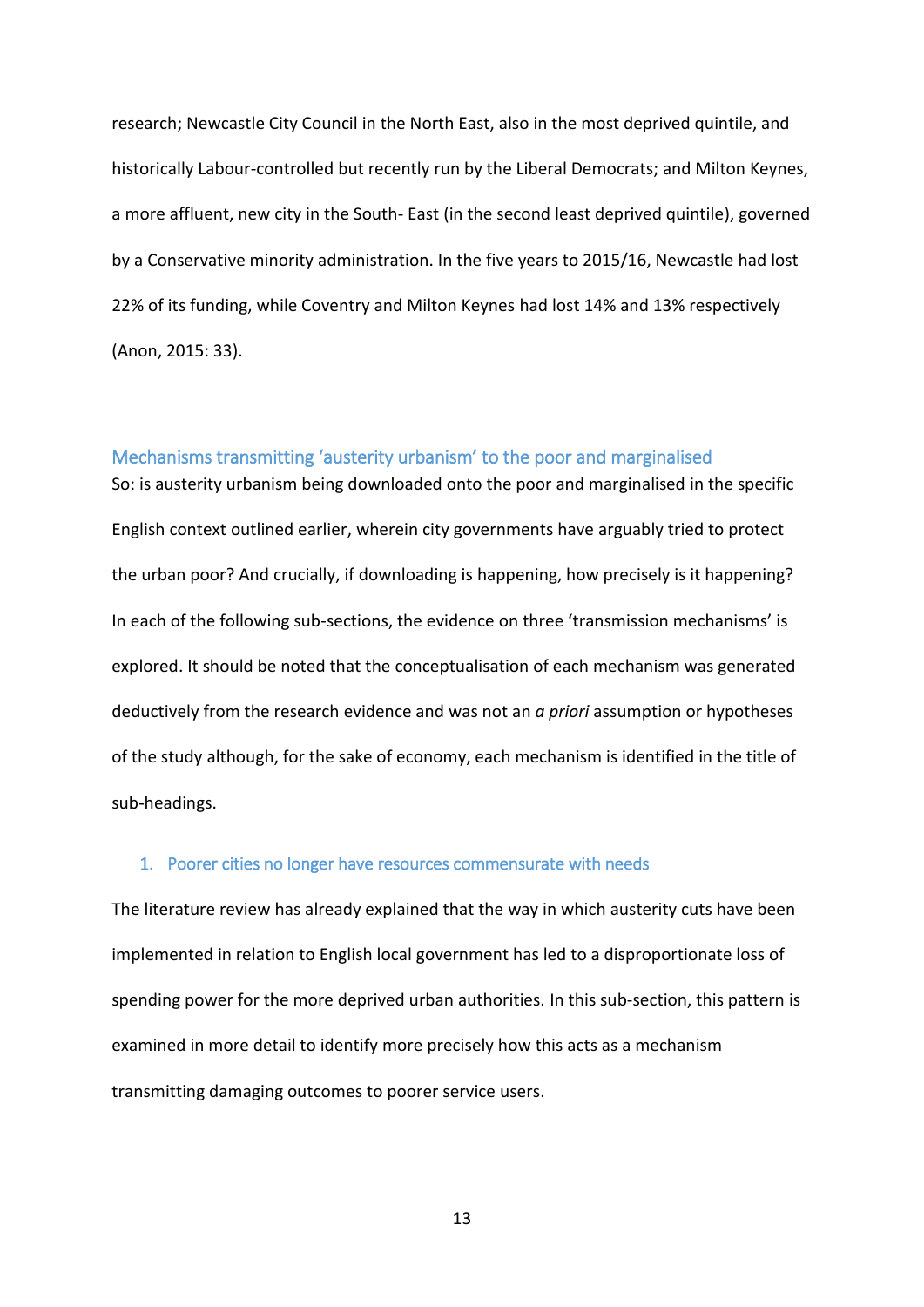**Figure 1: Per Capita Expenditure by deprivation quintiles for English 'Unitary' Local** 



**Authorities 2010/11 and 2016/17**

Source: Authors' analysis of CIPFA Financial and General Statistics Budget Estimates for 2010/11 (original budget, before Coalition mid-year cuts) and 2016/17. Expenditure in real terms (at 2017 prices). Local authorities (N=123) divided into quintiles based on Income Deprivation scores on official Indices of Multiple Deprivation (IMD), 2010 edition.

Figure 1 uses the national-level CIPFA data to show reductions in spending power by deprivation level for the period 2010 – 2016. (All figures quoted here and in the remainder of the paper are in constant terms, i.e. adjusted to remove the effects of inflation using the GDP deflator.) It shows only the all-purpose 'unitary' councils which are the predominant form of local government in urban England. Similar analyses of other classes of council were conducted in the wider project and reported on in Anon, 2015a. In the most disadvantaged quintile, the scale of the loss in spending power equates to over £268 per capita (26%). In the least disadvantaged, it is just £67 (9%). It demonstrates that in England austerity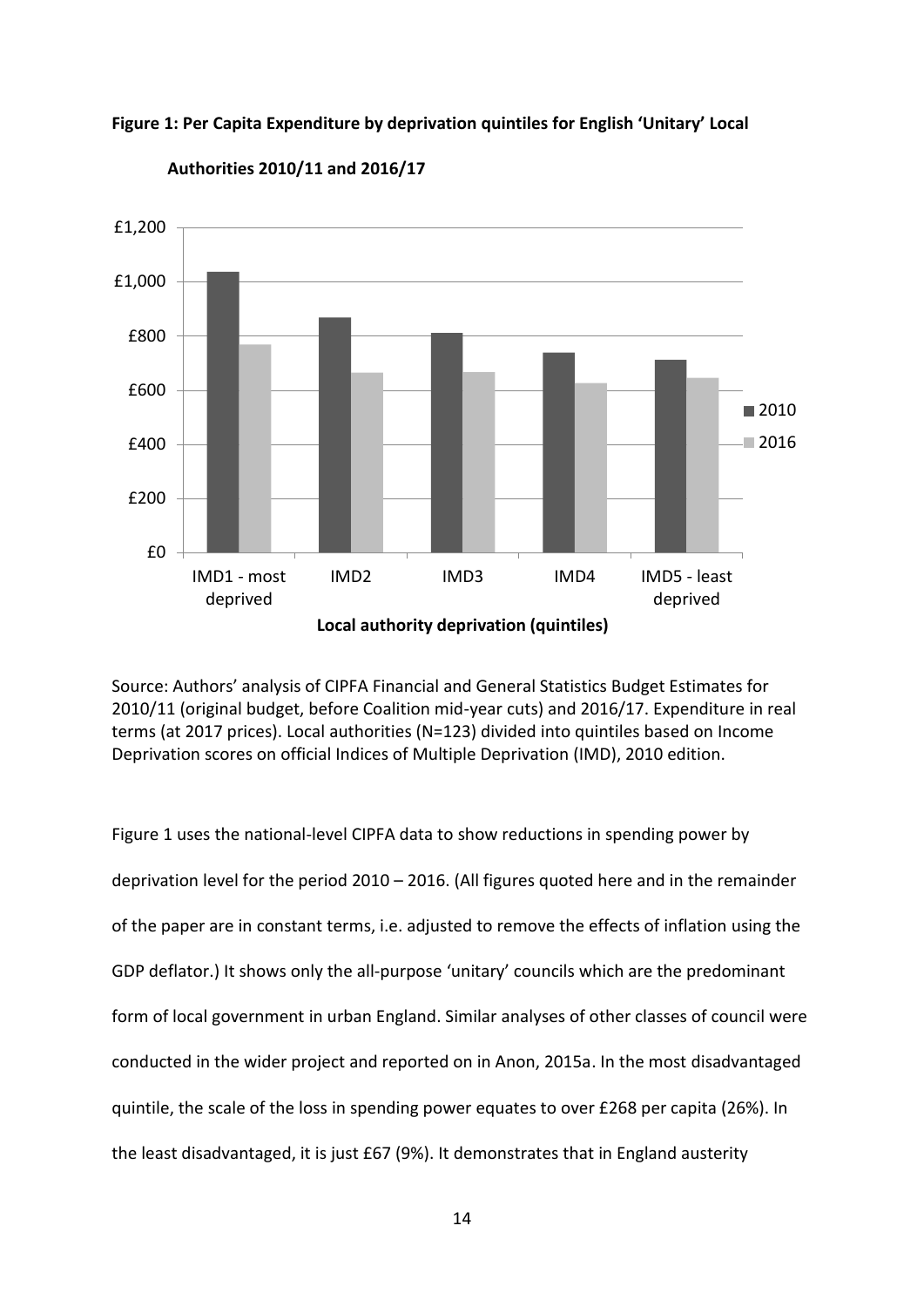urbanism is characterised by the selective targeting of *poorer* cities, clearly indicating one way in which the first dimension of austerity urbanism can lead to the second - if cities with poorer populations are disproportionately impacted by austerity cuts.

Importantly, Figure 1 also captures the erosion of the 'principle of equalisation' which has underpinned the UK system of local government finance since the 1960s (Boyle,1966; Foster et al 1980; Bramley, 1990). This principle has historically taken the form of a 'premium' in grant income to more deprived authorities, designed to compensate for higher needs and to afford such councils the capacity to deliver a similar quantity and quality of service provision as authorities with lower needs. It has the effect of damping down the shocks from national economic cycles or local economic decline, pooling risks. Figure 1 shows that in 2010, the system provided 46% more expenditure per capita for councils in the most deprived quintile compared to those in the least deprived. By 2016, the premium had reduced to just 19%.

It is the erosion of this principle that more precisely characterises this first transmission mechanism. It is a process which has long term implications for the capacity of poorer cities to meet the needs of their populations. Thus, while the scale of losses in spending power is important, it is the fact that poorer councils have become relatively less well-funded in relation to their level of need in comparison with better-off councils that directly transmits austerity to the poor. Strategic documents and interviews from the case study work in the two deprived councils - Coventry and Newcastle - provided evidence that resources were in danger of becoming incommensurate with needs. A senior officer from Coventry suggested that "in order to keep protecting absolutely the most vulnerable" some services were now targeted more narrowly towards those with only the very highest levels of need. Thus in Coventry, Children's Centres<sup>iv</sup> in the most affluent areas had been closed and in other areas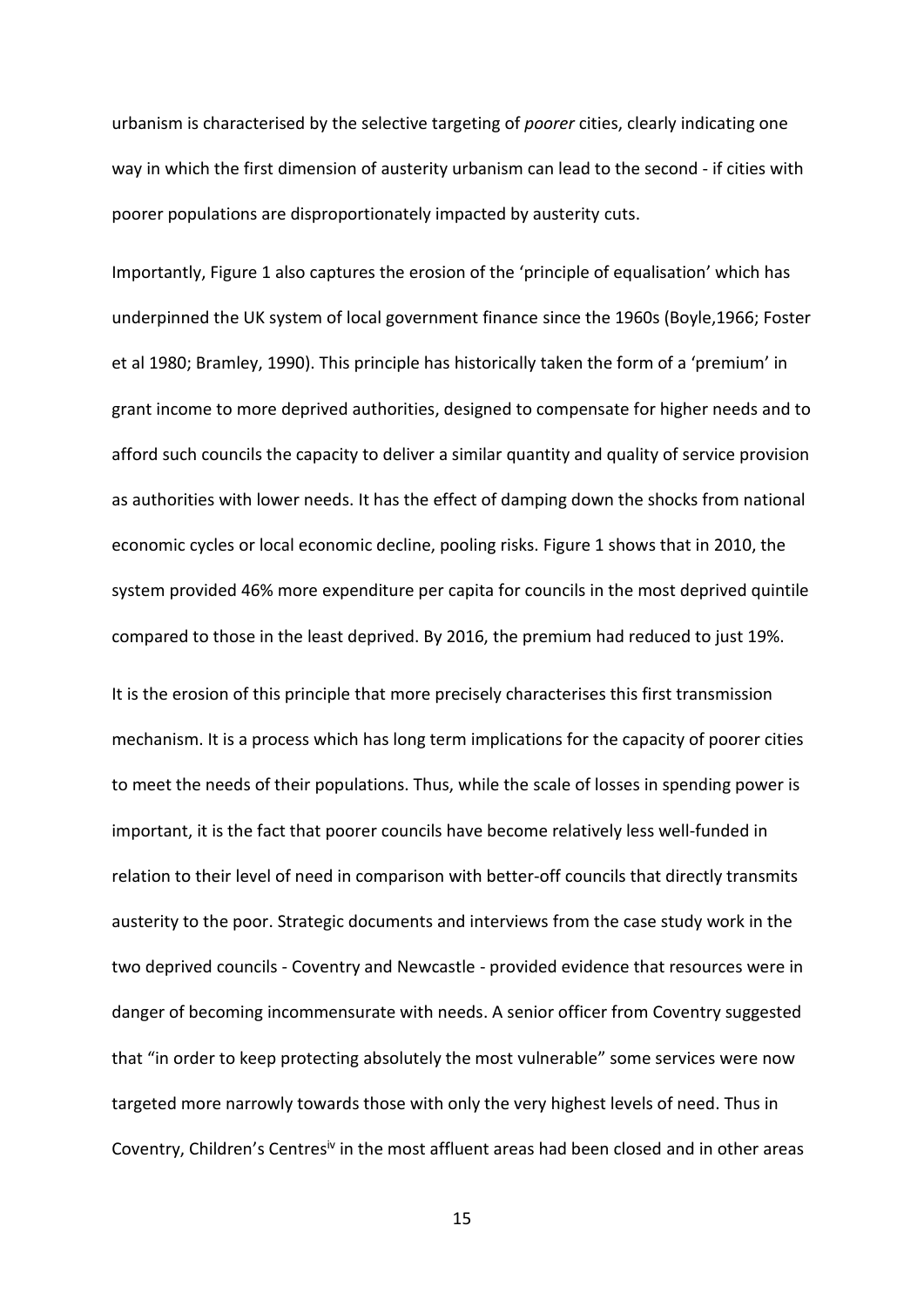some developmental early years' services had been restricted to children in danger of being taken into care. In Newcastle it was recognised that plans to close Children's Centres would leave "approximately 5000 children … in the… most disadvantaged… areas" without access to the service (NCC, 2013:40) Both councils were rationing access to adult social care services more stringently. In Newcastle there was recognition that this would leave needs unmet and ultimately "leave people with substantial needs without necessary support" (NCC, 2013: 42).

## 2. Cities no longer able to shelter services with a strong welfare role

The discussion of this second mechanism focuses on the distribution of expenditure and of savings (ie expenditure cuts) across different council services, with services categorised according to whether they are used more or less intensively by poorer groups. As indicated, a bespoke taxonomy developed from earlier work by one of the authors (Anon) was used for this purpose. The taxonomy is based on synthesis of national survey evidence from the Poverty and Social Exclusion survey 2012, the Scottish Household Survey 2012 and the Best Value Performance Surveys of English local authorities 2006/7. These provide data on the frequency of service use by household deprivation. Service categories can be mapped onto the set of discrete service areas identified in the CIPFA data shown in Figure 2.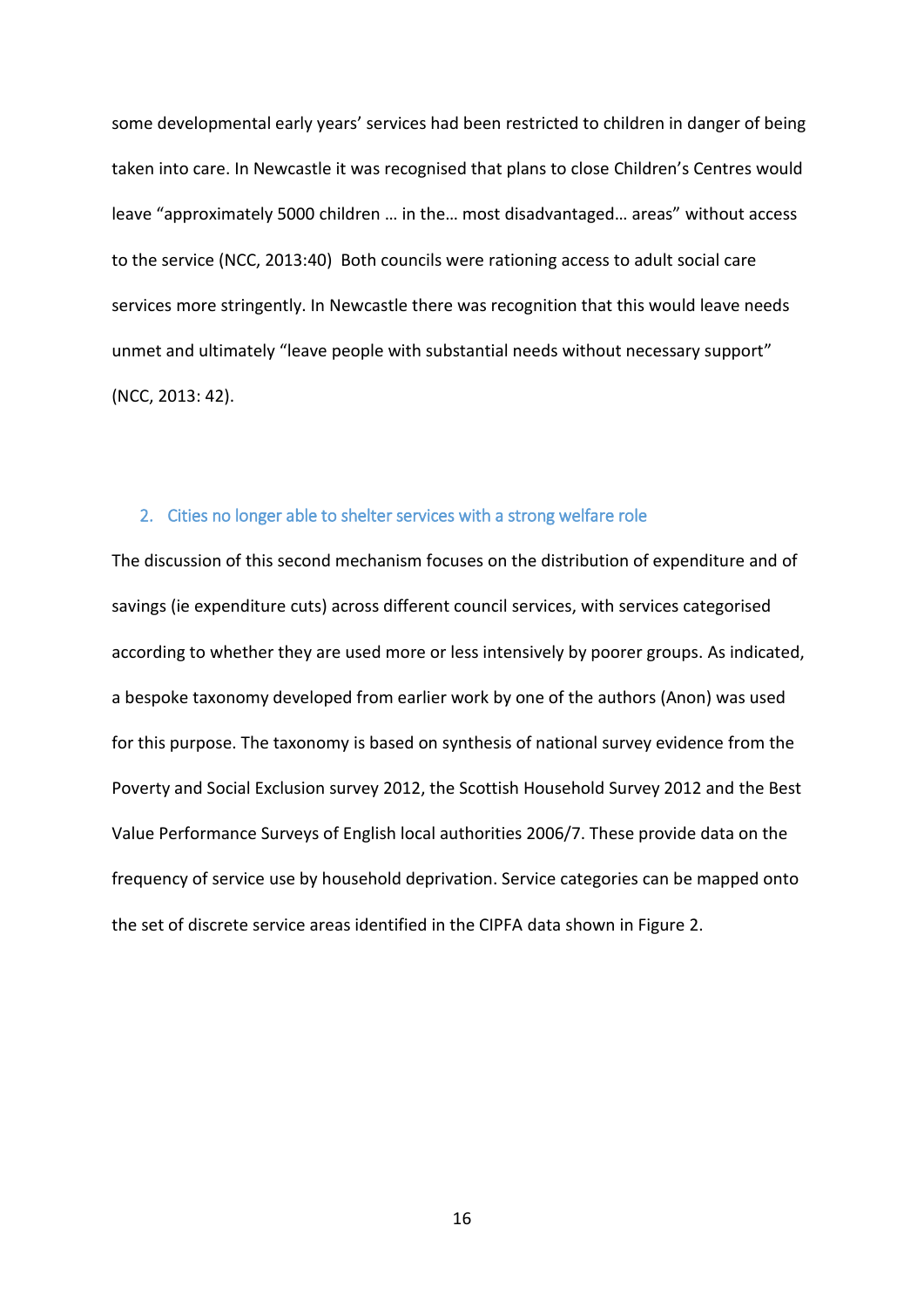# *Figure 2: Services categorised by relative frequency of use by households with different*

# *levels of deprivation*

| Category | CIPFA service headings                                                                                                                                                                                                                                                                                                                                                        |
|----------|-------------------------------------------------------------------------------------------------------------------------------------------------------------------------------------------------------------------------------------------------------------------------------------------------------------------------------------------------------------------------------|
| Pro Poor | Housing Benefit (administration); Homelessness; other Housing<br>General Fund spend; Children's Social Care; Citizens' Advice; Police,<br>Crime & Community Safety; Social Care for Older People & other Adult<br>groups, inc. Home Care; Fire & Rescue; Primary & Special Education;<br>Other Education; Public Transport (bus); School Transport                            |
| Neutral  | Concessionary Fares; Libraries; Secondary Education; Youth Careers;<br>Community & Economic Development (within Planning); Early<br>Years/Pre-School; Environmental Health; Street Cleansing; Trading<br>Standards; Waste Collection; Play; Further Education; Parks & Public<br>Space; Recreation & Sport; Road Maintenance; Street Lighting;<br>Tourism; Traffic Management |
| Pro-rich | Adult/Community Education; Museums & Galleries; Other Arts &<br>Culture; rest of Planning; Parking                                                                                                                                                                                                                                                                            |

Source: Authors' categorisation of CIPFA service headings – see text for details.

A service is categorised as 'pro-poor' if it is used more by people in lower rather than higher income groups (typically dividing the population into four bands), lower rather than higher occupational classes (routine vs professional and managerial based on NS-SEC), and people in more rather than less deprived neighbourhoods (based on quintiles of the relevant official Index of Multiple Deprivation). 'Used more' means that survey respondents were more likely to report using the service, on a use/not use binary variable, or reported more frequent use. 'Pro-rich' is the obverse, whereas 'neutral' services are those front-line services where the usage rate differs by less than 10%. The use of back office services which include democratic and corporate IT and HR functions - is not considered to have a socio-economic gradient and therefore not shown.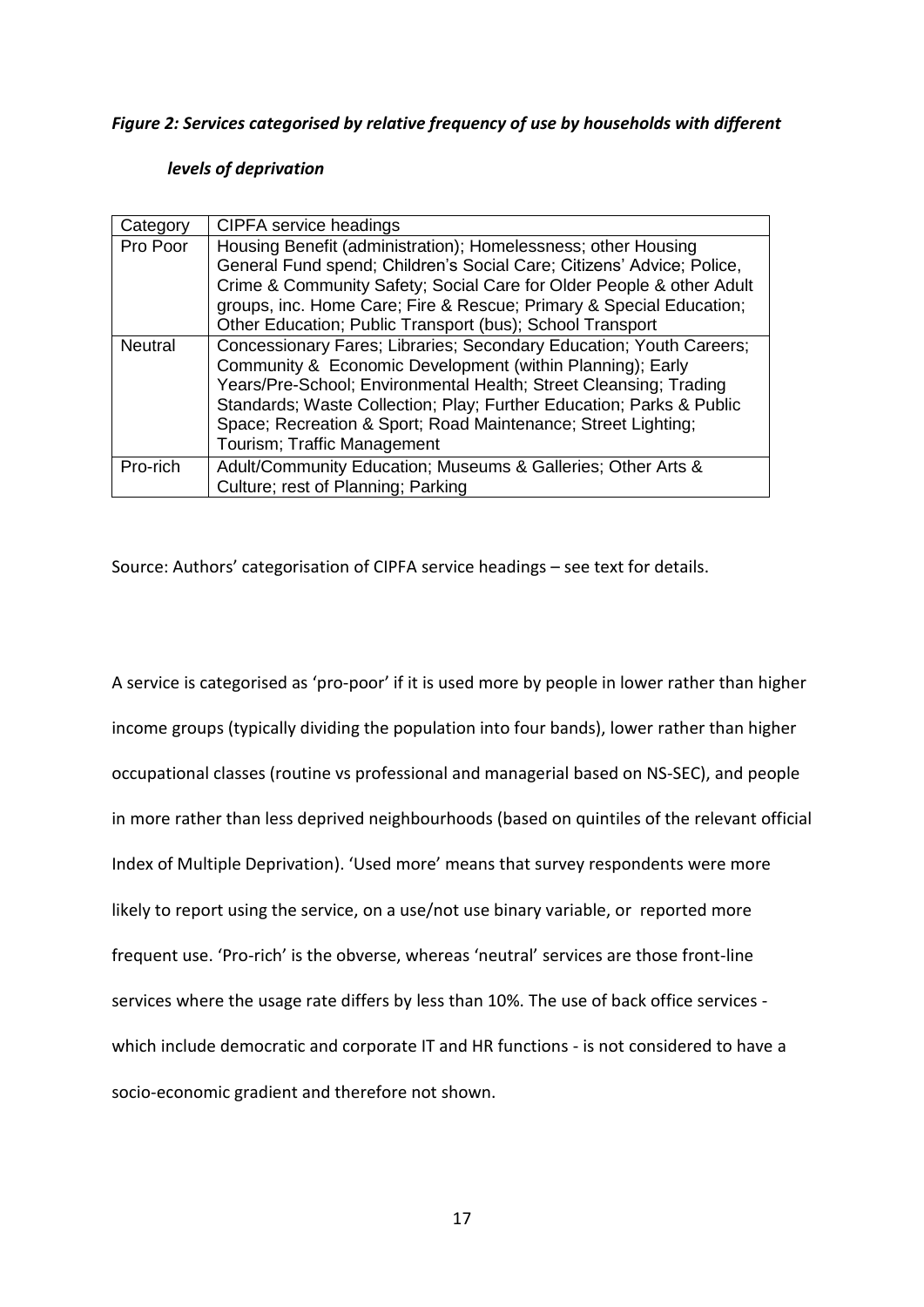Pro-poor services dominate the *expenditure* of councils, and their share of the total has been rising – from 54% in 2009/10 to 59% in 2015/16. In the same period, spending on prorich services decreased from 7% to 4%. (Analysis of CIPFA budget estimates for English unitary councils 2009/10 -2015/16.) Such an intensification can occur in part through constraint: authorities have a statutory obligation to provide certain pro-poor services such as social care – in some form and to some degree at least - so there are limits to how far they can reduce spending there. It may also reflect a degree of choice, to try to shelter poorer groups by protecting the services they rely on most. However, the capacity of councils to continue to shelter pro-poor services is limited by the already high share of expenditure on these services.



**Figure 3: Relative savings to council services by category of use - 2010/11 – 2015/16**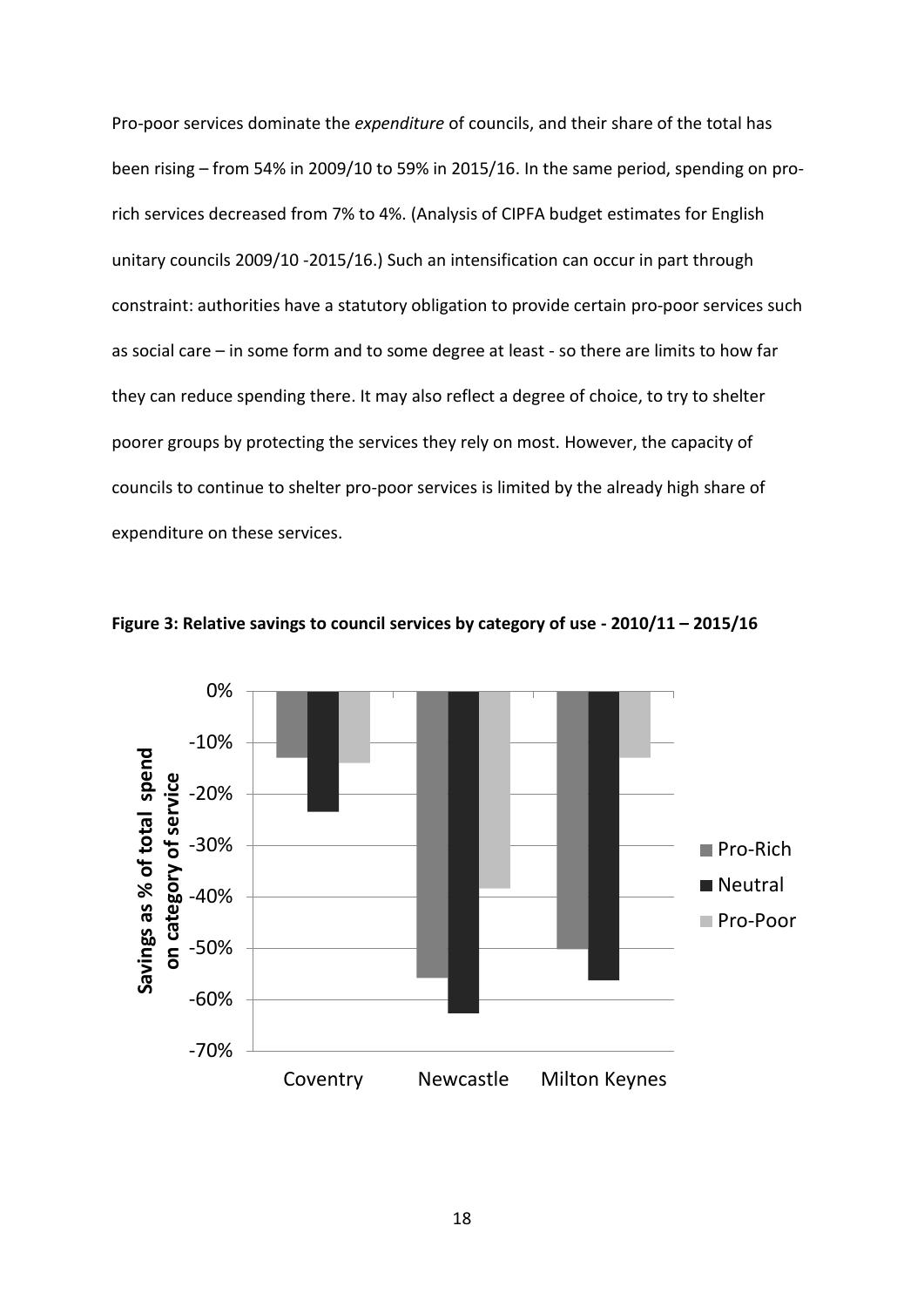Source: Savings from case study budget documents. Baseline spending (denominator) from CIPFA budget data for 2010/11 and 2013/14, adjusted to 2013/14 levels and averaged.

For the case studies, budget data were collated on the *savings* to specific services. These case study savings data can be analysed in different ways. In Figure 3, we show the relative level of savings for each category of service, calculating savings as *a percentage of initial spend on that service*. The Figure demonstrates a broadly progressive pattern of savings: pro-poor services have had to make a lower rate of cuts than neutral and pro-rich services, suggesting that the case study councils were protecting poorer service users.



**Figure 4: Share of total savings by service category - 2010/11 – 2015/16**

However, Figure 4 shows that, in spite of this, pro-poor services contribute a much greater share of the total cut than do pro-rich services, precisely because – as noted above – they make up such a large proportion of the overall budget in each city. Newcastle has the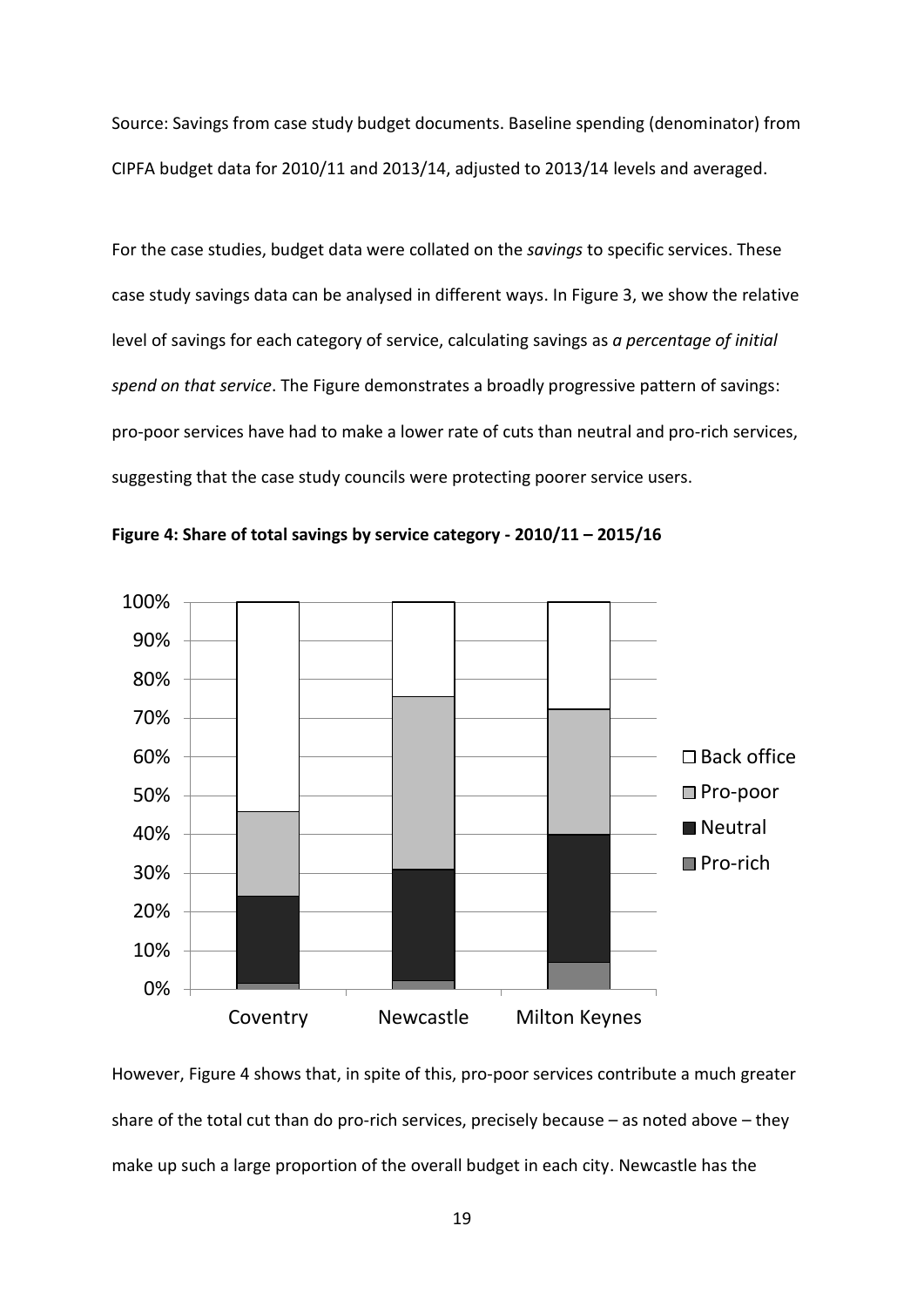biggest differential: towards 45% of all savings come from pro-poor services, and only about 2% from pro-rich services (in spite of the fact that, as Figure 3 shows, the latter are suffering a higher rate of cuts). The pro-poor character of English local government service provision therefore acts as a transmission mechanism which limits the capacity of councils to protect the poor.

Analysis of budget documents and interviews with strategic officials revealed how the financial savings to pro-poor services were being realised. Some services were recommissioned at reduced cost. Some were redesigned – for example via a shift to virtual and telephone-only modes of delivery, or as the result of relocation from local to central offices. Some were subject to direct staff reductions, as well as to indirect reductions of capacity at the frontline as a result of staff losses in administrative functions. The overall effect of the savings made was to reduce access to some pro-poor services as well as staff capacity within them.

The impacts of these changes to pro-poor services came through in the focus group, interview and staff shadowing evidence. There were two overarching themes. The first related to how services had become busier, how this reflected staff cuts and increased workloads for remaining staff and how these factors impacted on the capacity of staff to address the needs of service users. For example, users of pro-poor services such as housing, homelessness, social work and welfare advice described service centres in each of the case studies as 'absolutely heaving', 'very, very busy', 'unpleasant' and 'stressed' places: "you have to allow all day to sit in the council office" (Housing services user). These descriptions were repeated by staff with some noting reductions in service standards. One neighbourhood service provider reported a 10 minute target to see clients that was not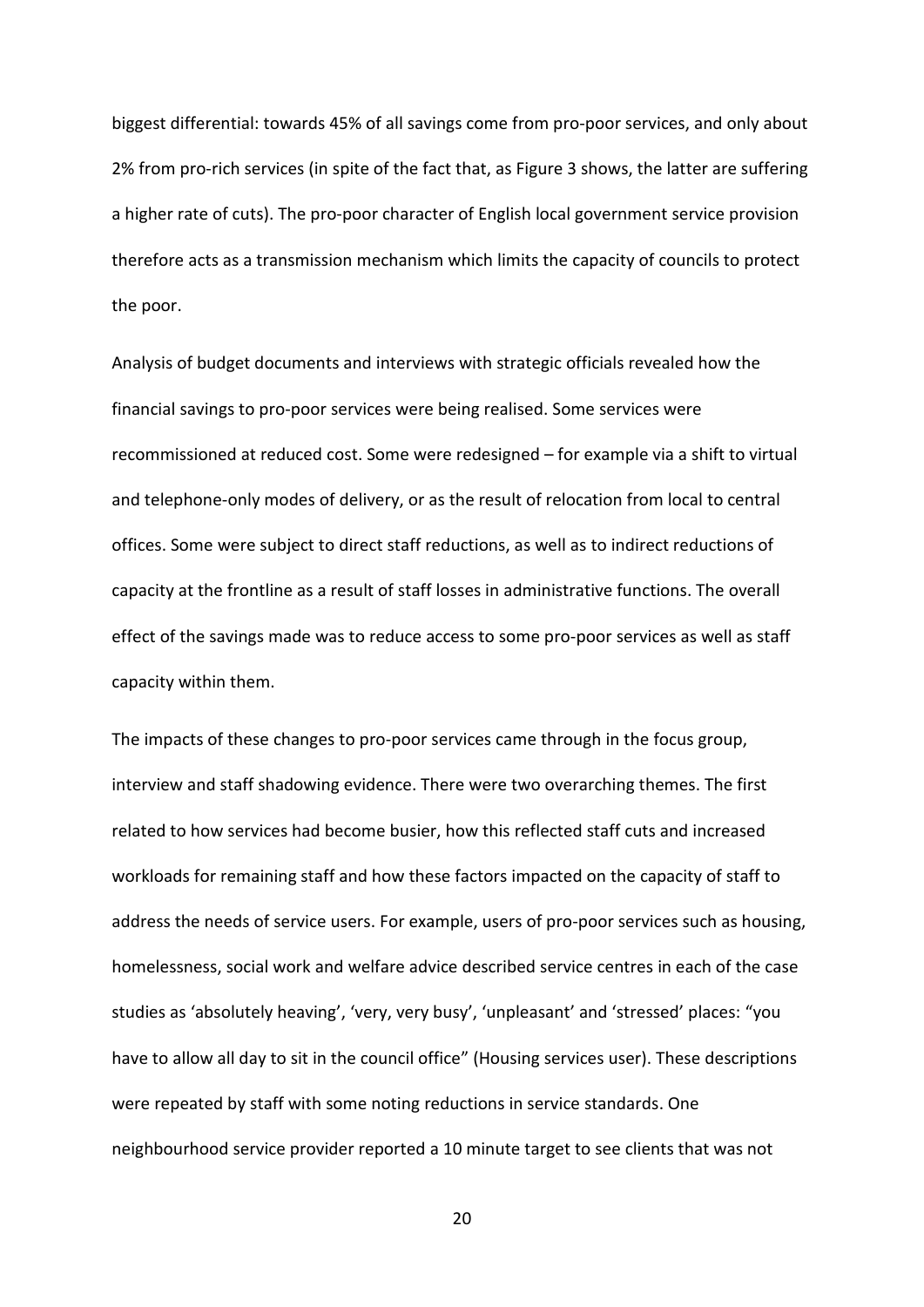met: "there's frequently an hour and half's wait", while an advice services provider noted: "it doesn't seem too distant a memory where the phone had to be answered in so many rings".

Almost all staff reported increases in workloads as the result of staffing cuts with consequences for staff well-being: "in the past four years we've been taking on more and more of a role to the point where people are going off with stress and serious amounts of illness" (Children's Services provider). As well as "often working in my own time to catch up with calls, meet deadlines" (Housing services provider), some participants described being no longer able to work in the ways that they felt were necessary to address the needs of the most vulnerable of their clients. For example, housing and social work staff said they no longer had capacity to make telephone calls on behalf of clients, help them complete forms, or accompany them to appointments. Interviewees working in voluntary sector organisations had noticed reduced eligibility for some forms of social work intervention, with interviewees from two organisations specialising in family support noting an increase in the extent to which they were being designated as the 'lead professionals' on cases where families had complex needs. One council housing officer had referred their own social work department as a safeguarding concern<sup>v</sup> in order to get unmet needs addressed. In two councils, service users reported significant stresses in mental health services: one service user described a four-month wait for a telephone consultation while a second recounted difficulties accessing services for her son:

"Last week he had threatened he was going to harm himself, one person was telling me to go to another person and I've still not heard anything from who was going to help him …"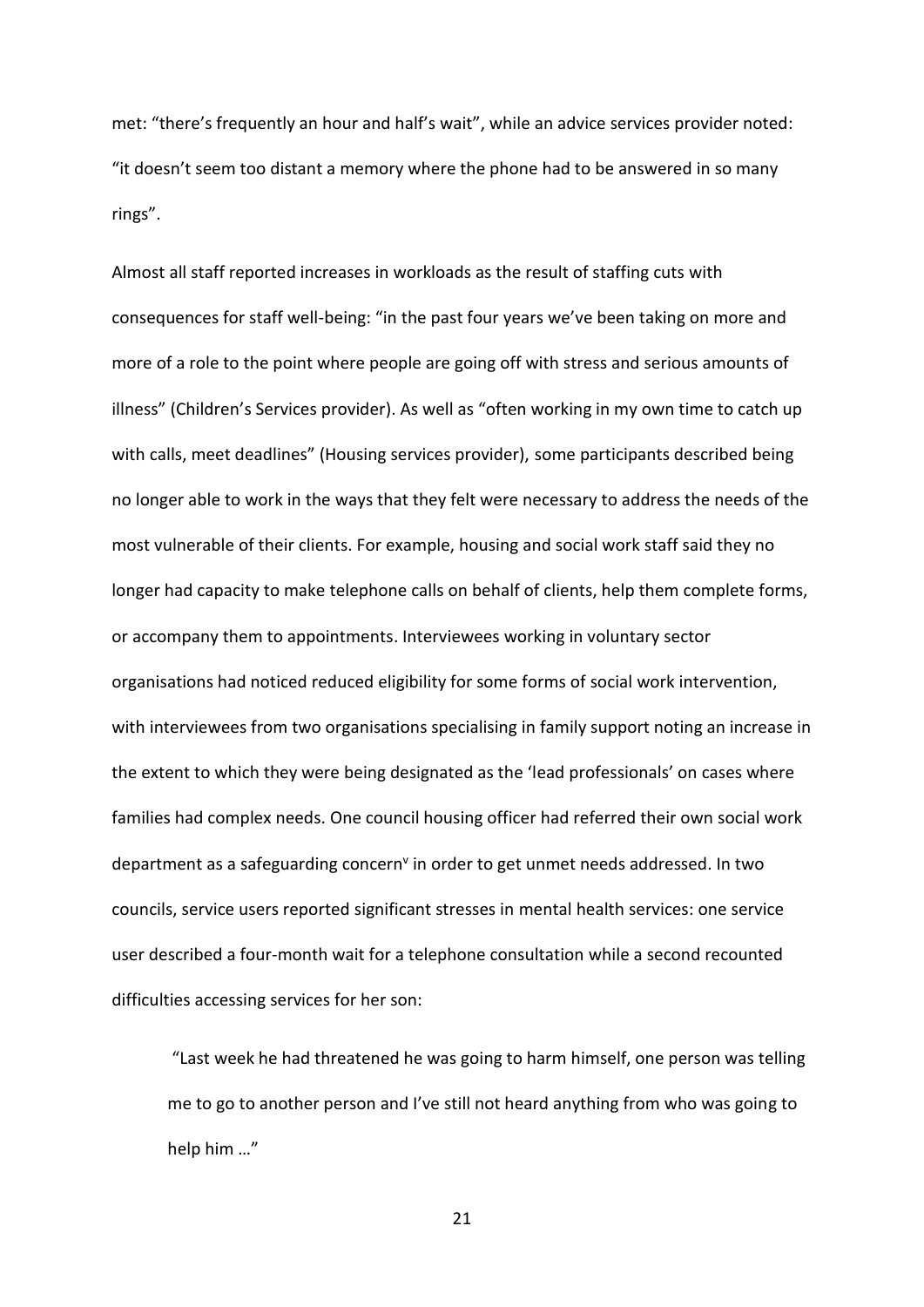Again this was corroborated by staff. One mental health social worker described the "severe pressure" they experienced as a result of the size of their workload. In another council, a home-care worker reported a four-day wait for an emergency social worker for a client with a deteriorating mental health condition.

A second theme of the front-line qualitative evidence related to how staff reductions and restructures had undermined coordination between services or had led to reduced continuity of service. Some service users recalled being "passed around" between staff while a homecare service user noted how it was: "this carer today, another one the next morning". In two case studies, users of social work services saw different staff members for repeat appointments on the same issue. However, as with the first theme, it was the testimony of front-line staff which suggested the extent to which established networks had been disrupted and joint working undermined. For example, for an environmental service provider, staff turnover meant it was more difficult to know: "who to go to with what query and who to speak to… it's bumping through the dark to try and find the right person". In one council, almost all voluntary sector interviewees noted the loss of the established personal networks which facilitated close working relationships. In one example, a gap had opened between the council housing service and the voluntary organisation providing support to vulnerable young people living independently. Some council staff argued that partnerships were being maintained, but a bigger proportion suggested that, for instance, regular liaison meetings between children's centre staff and health visitors no longer took place and that services were being withdrawn from joint projects as departments sought to defend their own resources, leading to a situation '(where) people know about vulnerable individuals … but they're left, they ignore them' (Housing officer). In two of the case studies, the weight of the evidence pointed to fundamental erosion of inter-service joint working. In one of these,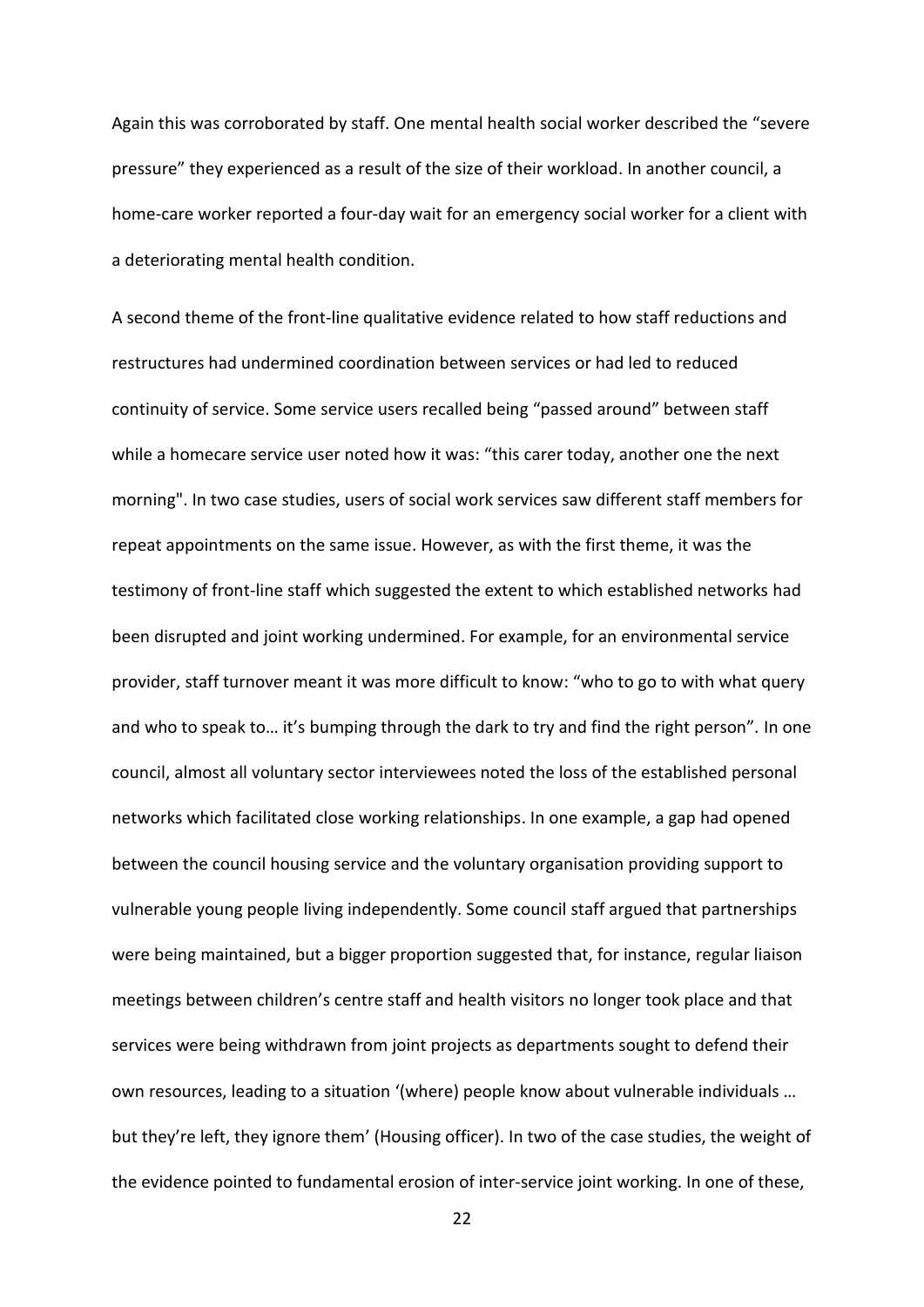the focus group brought together some staff who had clearly worked together in the past, but no longer did (the group began with a round of 'long time, no sees'). In this discussion, a neighbourhood services provider noted:

The silos have got bigger now. We've gone backwards since I first started in this council in 2006 … It's not like a team like it used to be"

The qualitative evidence therefore clearly shows that the case study councils had not been able to shelter pro-poor services from austerity cuts, despite intending to avoid downloading austerity to the poor. The operation of this second mechanism means that while councils had protected expenditure on pro-poor services in relative terms, absolute cuts to pro-poor services had begun to affect service quality, co-ordination and, in some cases, their ability to meet basic needs.

### 3. Cuts in universal services have greater impact on the poor

A third mechanism by which austerity was downloaded to the poor and marginalised was via the savings extracted by the case studies from universally-used ('neutral') services such as street cleansing, parks, libraries and leisure centres. Although these services are used as much by richer groups as poorer, cuts to these services could impact disproportionately on poorer groups because the meaning or value of these services in their lives was so much greater. Figure 3 shows that neutral services had been subject to a greater relative rate of saving than pro-poor and pro-rich services in the case studies The analysis of budgetary data and strategic-level of interviews revealed a range of service retrenchments such as reduced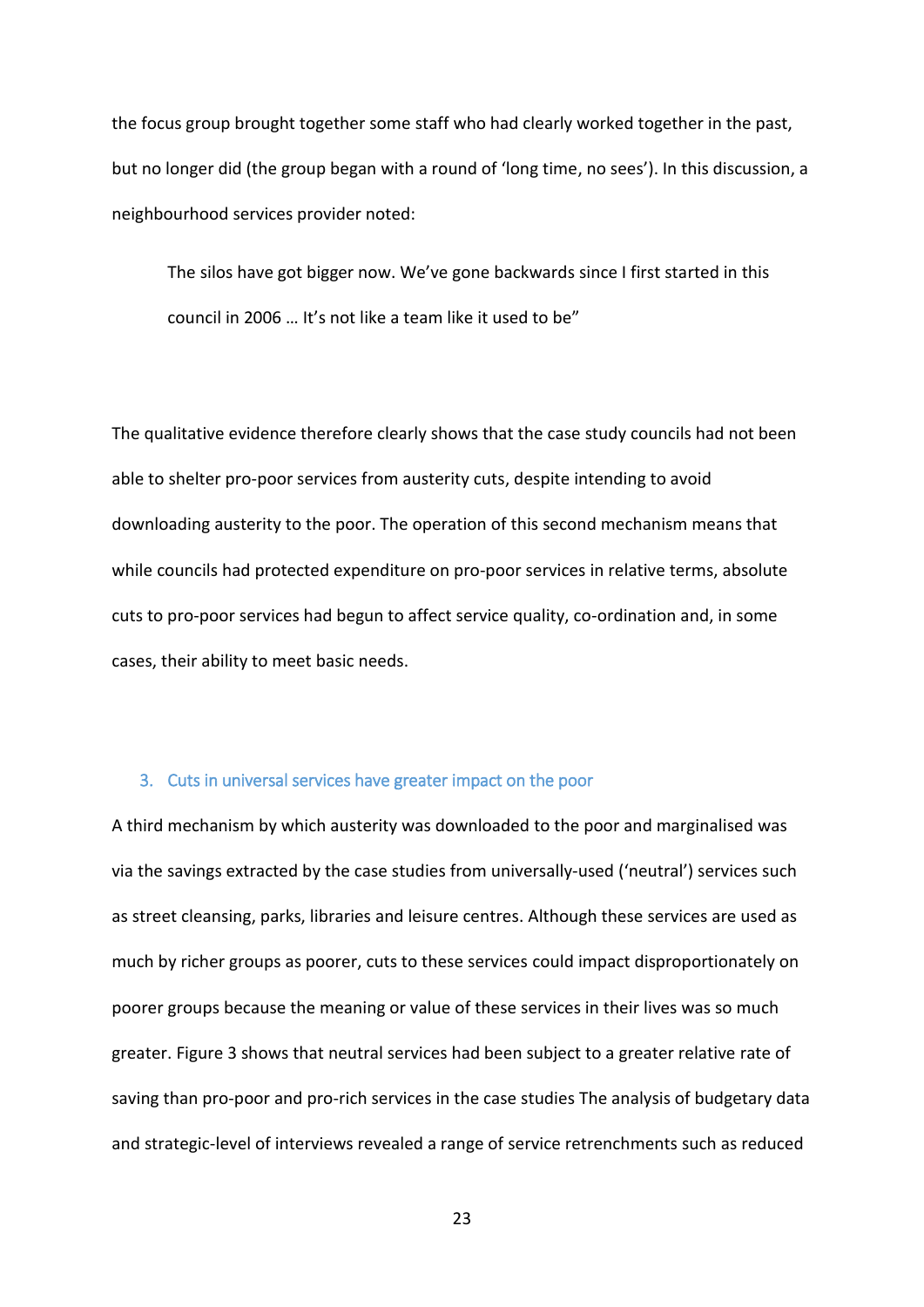cleaning and maintenance of streets and parks and, in the case of children's centres, libraries and leisure centres, closures, relocations and reduced opening hours. Given the absence of a significant socio-economic gradient to the pattern of use of these services, it might be expected that such retrenchments would affect service users relatively equally. However, this was not the case: three 'sub-mechanisms' were found to transmit a disproportionate level of impact to poorer service users.

The first was that even *small changes to services can make a significant difference to access for poorer groups.* Where a closure meant that access could no longer be readily achieved on foot, it could effectively exclude poorer households otherwise reliant on public transport. In some cases, this was an issue of cost – in one case study, bus travel had become more expensive as consequence of the recommissioning of bus contracts. Participants described how this limited their families' participation in activities such as swimming and shopping, with more than one indicating that '(I) go out only when I absolutely have to'.

The operation of this sub-mechanism was also evident with respect to reductions in opening hours:

"I have to wait until somebody can watch (my child) if I need to go and do something on the computer [in the library] and there's been times I went in and it's been shut and it's five o'clock." (Service user, disadvantaged neighbourhood)

Indeed, council and voluntary sector interviewees who worked most closely with disadvantaged service users expressed strong concern that closures and reductions of services in disadvantaged neighbourhoods could lead the poorer service users who most needed service interventions to withdraw from services entirely, leading to increased marginalisation and social isolation for more vulnerable households.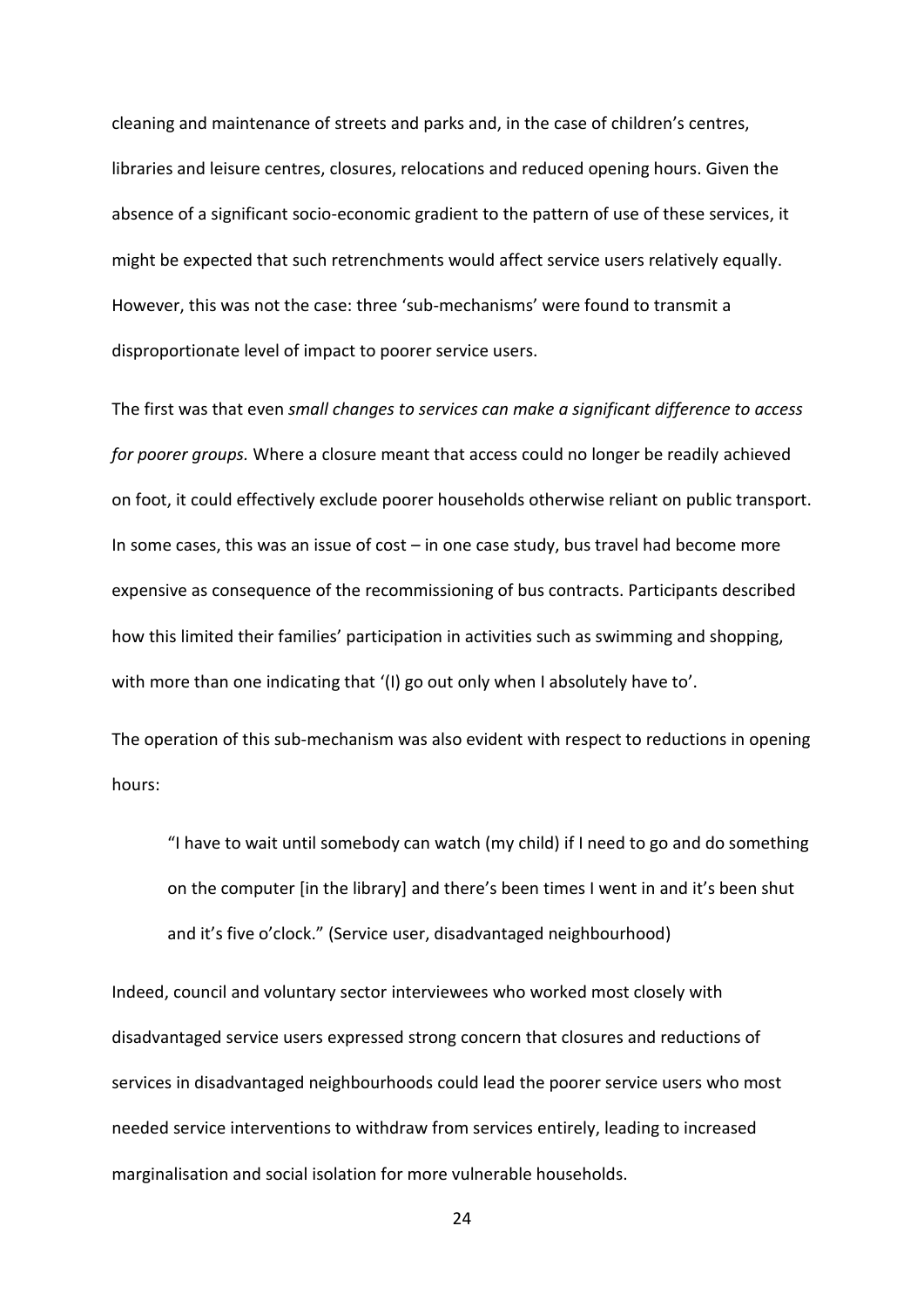The second was that *the impacts of service reductions accumulate more quickly and more forcefully in poorer neighbourhoods.* Relatively small changes to 'place-keeping' services services concerned with the maintenance and environmental amenity of neighbourhoods– also impacted disproportionately on poorer households living in disadvantaged neighbourhoods. This occurs because of the tendency of neighbourhoods with high levels of socio-economic disadvantage to have physical and social characteristics such as higher housing and population densities which increase 'risk' in relation to environmental problems in these locations (Bramley et al, 2012). Participants suggested that reductions to service frequencies and maintenance regimes could very quickly lead to a significant deterioration in standards of cleanliness and that individual service reductions could quickly reinforce each other. They had noticed less frequent street cleaning, hedges and trees left untended and dumped furniture which "just stays there for weeks on end". They also complained that playgrounds and public spaces which "used to be nice" were now "filthy dirty". While research participants from better-off neighbourhoods noted that some place-keeping services were less frequent, in some disadvantaged neighbourhoods stronger feelings of having been "abandoned" or "forgotten" were articulated. In corroboration, providers of place-keeping services indicated that they were "overstretched" and "struggling to cope" in disadvantaged areas, while other staff who spent time in such neighbourhoods suggested worsening conditions:

Our estates now look like ghettos. They are embarrassing. You can physically see [the deterioration] over the past four years (Housing services provider, disadvantaged neighbourhood).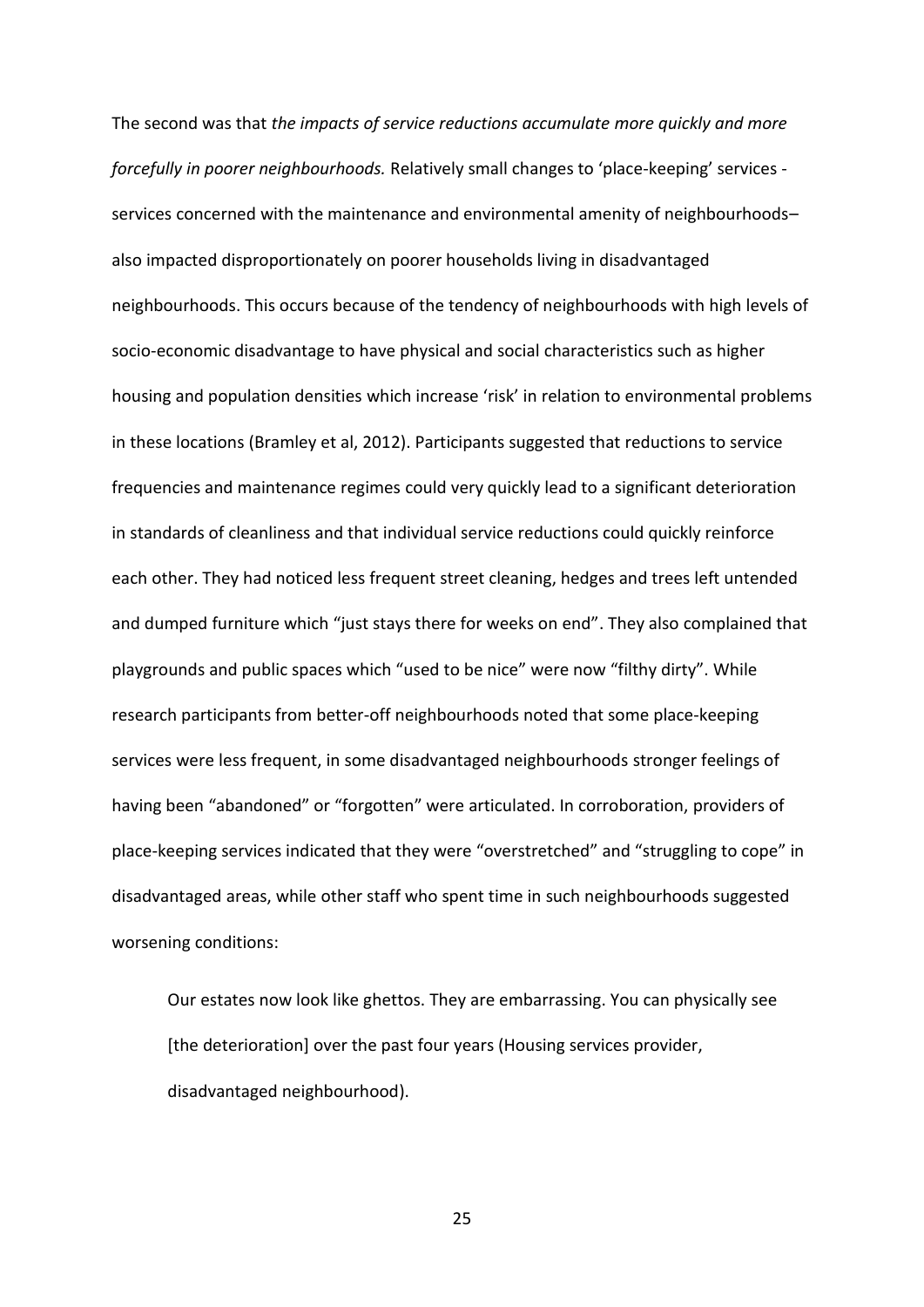The impacts of reductions in place-keeping services accumulated more forcefully in deprived neighbourhoods in ways that were not just environmental. Such reductions could also affect the ability of other service providers to deliver their service to a particular neighbourhood. One voluntary-sector play organisation, for example, had stopped providing activities in a local park:

We actually gave up in one area because we couldn't use the space. You know it wasn't clean it wasn't fit for the children to use and we had to withdraw … there's nobody going out there cutting the grass, dealing with the dog poo, the broken glass or possibly worse, syringes or whatever.

Environmental degradation meant that service users also avoided using some local parks. In one neighbourhood, rats had become a significant problem. Participants in a focus group of young parents were expansive on how this restricted their enjoyment and use of their homes and gardens, for example: "I've stopped going into the garden. I won't let my daughter out there" (Service user, disadvantaged neighbourhood). Reductions in street lighting had led some parents to restrict the 'after-dark' activities of their children, while home care workers in one area suggested that reduced maintenance of bushes adjacent to pavements had led to some elderly clients being more reluctant to leave their homes due to heightened feelings of insecurity.

The third way that the worst impacts of austerity cuts were experienced by poorer groups was a result of the tendency that *better-off service users had more capacity to protect themselves from the damaging impacts of service cuts*. This sub-mechanism appeared to operate partly as a consequence of differentials in economic resources and the insulating effects of income. One service user had switched from using a city centre library to buying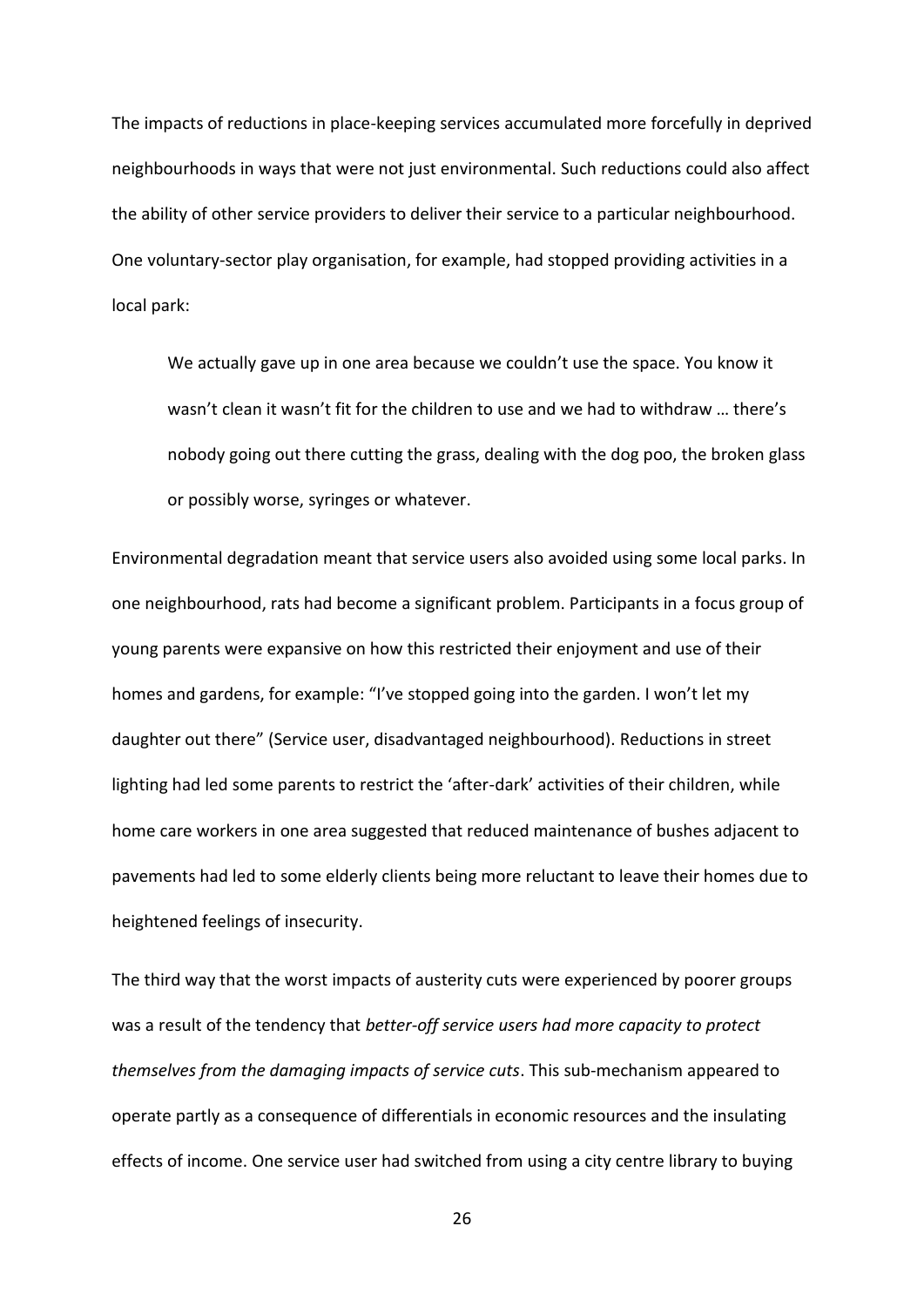books as a point of principle because of increased car parking charges. Resources also conferred mobility, and hence choice and access, insulating people from some of the effects of service relocations. In one council, changes to the model of service provision in children's centres<sup>vi</sup> meant that the full range of services was no longer provided by every centre,. Staff were concerned that better-off services users were 'crowding out' users without transportation, effectively 'colonising' some services: "There are about 10 families in the cluster who are driving around and getting their name down first." (Children's services provider). Indeed, one service user with a car described how she could now 'shop around' various centres, and indicated a further advantage:

You can actually go to different places which hold different things… so you can kinda rotate it. And it means taking the kids to different groups rather than the same people all the time. (Service user, less disadvantaged neighbourhood)

In contrast to the isolating effects of austerity on poorer groups, for this more economically advantaged participant, cuts in services had opened up opportunities for her and her children to go to new places and extend their social networks. Voluntary sector staff also reported examples of services devised for disadvantaged families now being used more by the better-off. A play organisation reported that families from across the city travelled by car to their activities in disadvantaged neighbourhoods, while another noted increased demand for free activities. In both cases, interviewees suggested that this reflected strategizing by households to protect themselves from wider impacts of austerity and recession by accessing free services.

As well as economic capital, social and cultural capital insulated better-off service users. Council and voluntary sector participants suggested that collective community action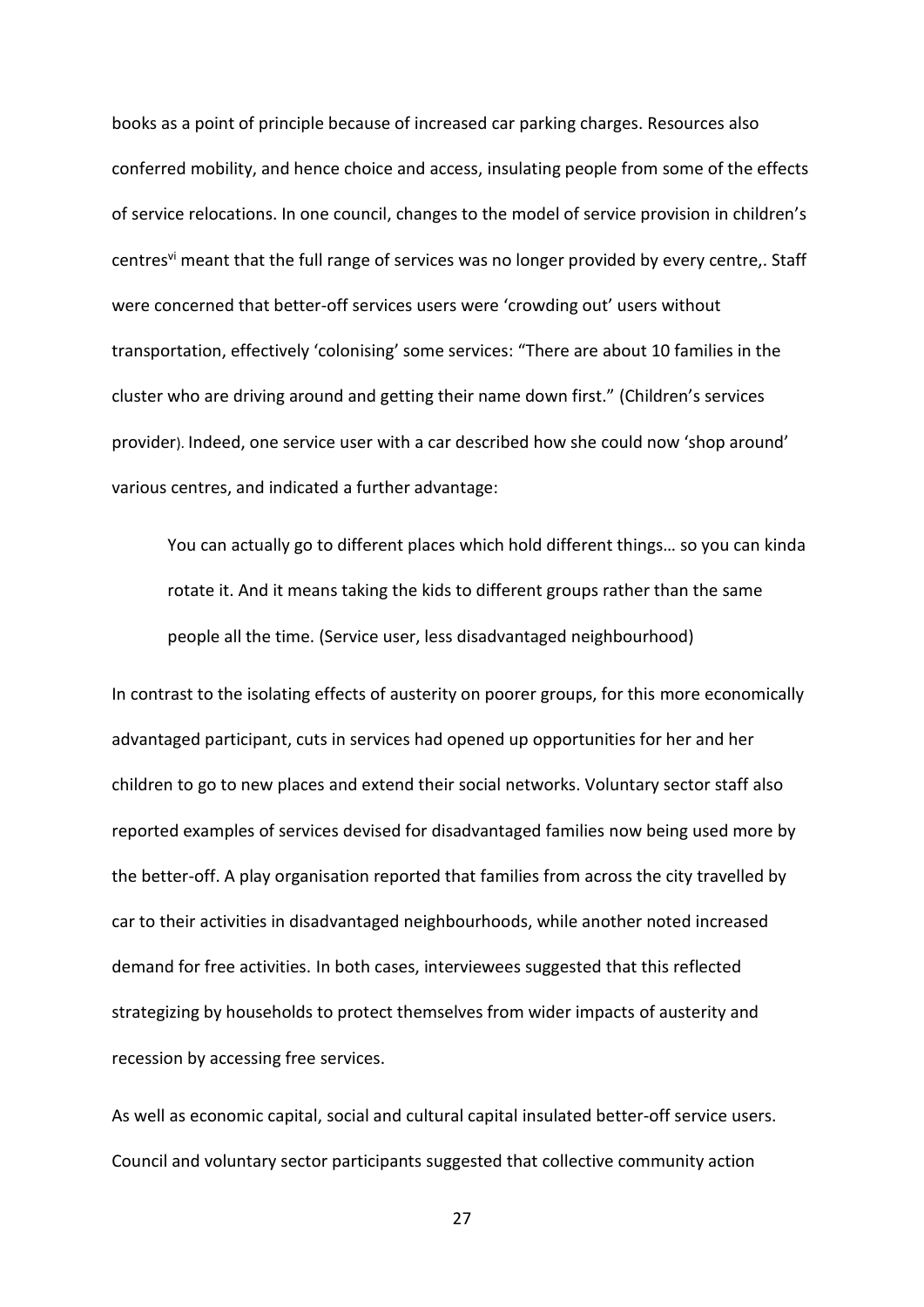designed to influence policy, particularly on service closures, was more common, astute and better connected in more advantaged neighbourhoods. In one case study, decisions over library closures in affluent areas were overturned, although in another, campaigning failed to halt the closure of children's centres in affluent neighbourhoods. Interviewees also suggested that individual complaints about services were increasing in better-off areas. Staff providing place-keeping services in the councils had the keenest sense of this. One noted that: "There's been more complaints about street cleansing in the last six months than I think there has been in the last six years." Another argued that differential levels of complaints, and of social capital more generally, could skew services:

"You find that the well-off areas tend to get a better service 'cos they're well off. It's always: 'I know such and such, I'll phone councillor this or I'll phone councillor that.'" (Place-keeping services provider)

Social and cultural capital were also viewed as important in facilitating the capacity of better-off service users to fill the gap as council services diminished". Interviewees indicated that there was an expectation that service retrenchment could be partly compensated for by volunteers looking after elderly neighbours, running libraries or maintaining public spaces, in line with the Conservative Party's ideas about the 'Big Society'. There were mixed views as to overall differentials in capacity between deprived and less-deprived neighbourhoods in these respects, although there was consensus that more affluent neighbourhoods were protected by a greater propensity to undertake activities such as grass cutting and litter picking, for example. Staff involved in developing and supporting community-level activity reported concerns with "dwindling" capacity and organisational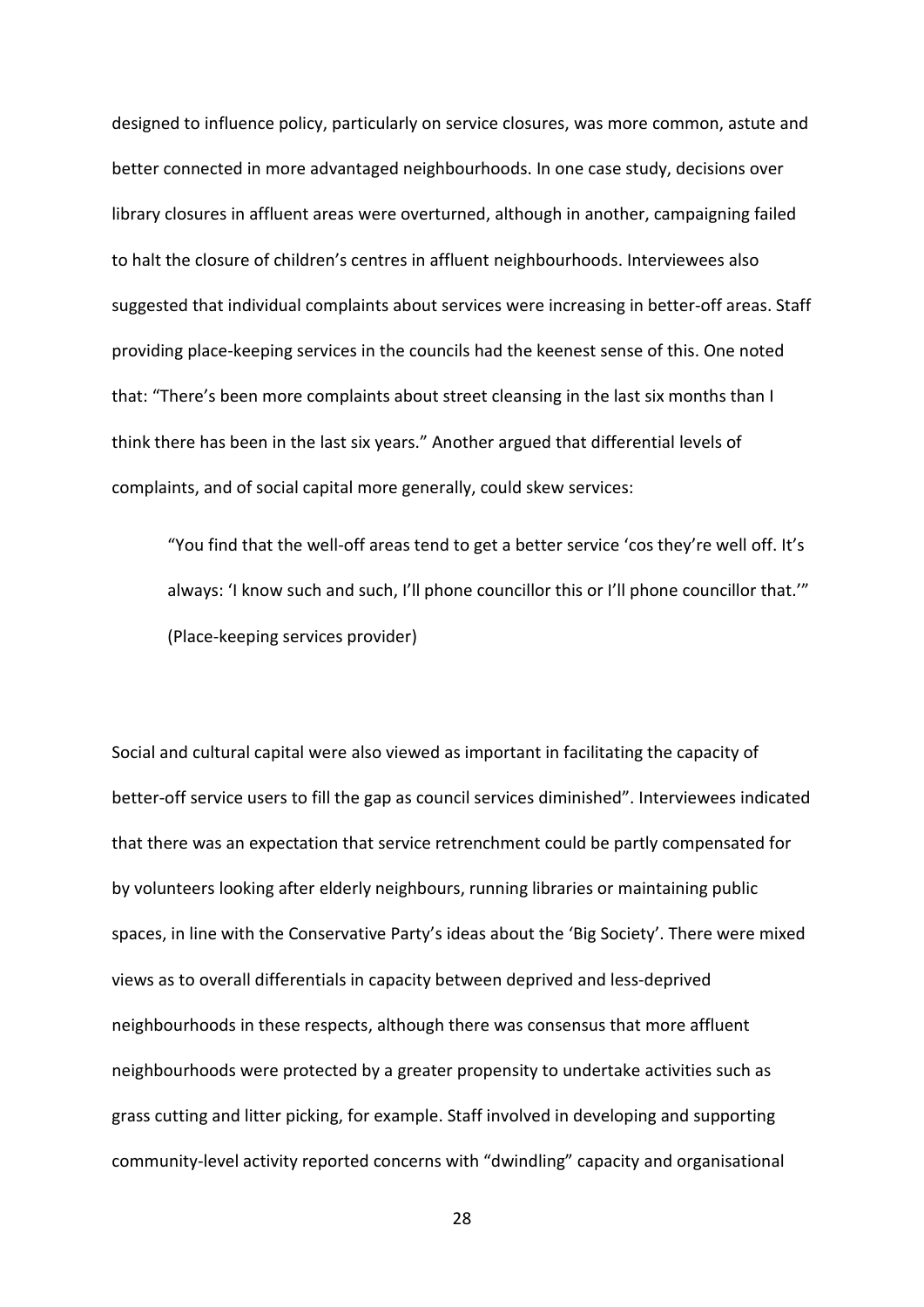skills in some deprived neighbourhoods. One suggested that the community groups seemed "semi-formed", had "a very low level of skills and experience" and required intensive support.

In summary, these three mechanisms work to transmit the austerity cuts visited on English local government disproportionately to poor households and communities. The first of these demonstrated that targeting cities has undermined the capacity of cities, and of poorer cities in particular, to meet needs. The second showed that even when city governments attempt to shelter poorer parts of their population, they are constrained in their capacity to do this by the already-existing pro-poor pattern of expenditure. Real and potentially damaging reductions to pro-poor, social welfare services are beginning to emerge as a consequence. The third mechanism and its associated sub-mechanisms suggest that cuts to services used by all social groups are most impactful on the wellbeing of low income households and neighbourhoods.

# **Conclusion**

The evidence of this paper clearly and substantively confirms that, in England, austerity urbanism involves a dual regressive redistribution: 'targeting cities' leads to 'targeting the poor'. Given that the origins of the thesis in capturing the logic of austerity in the distinctive US context, this demonstration of a substantial, potentially harmful downloading of austerity to the economically marginalised beyond the US is of some significance. Moreover, the specifics of the national context where this conclusion has been drawn are important. While the English context is characterised by an overt agenda to re-structure and downsize the national and local state by 'targeting cities' for austerity cuts, there is also evidence of attempts to resist the redistribution of austerity to the most economically marginalised. Thus, the case study councils were shown to have sought to act as a buffer between the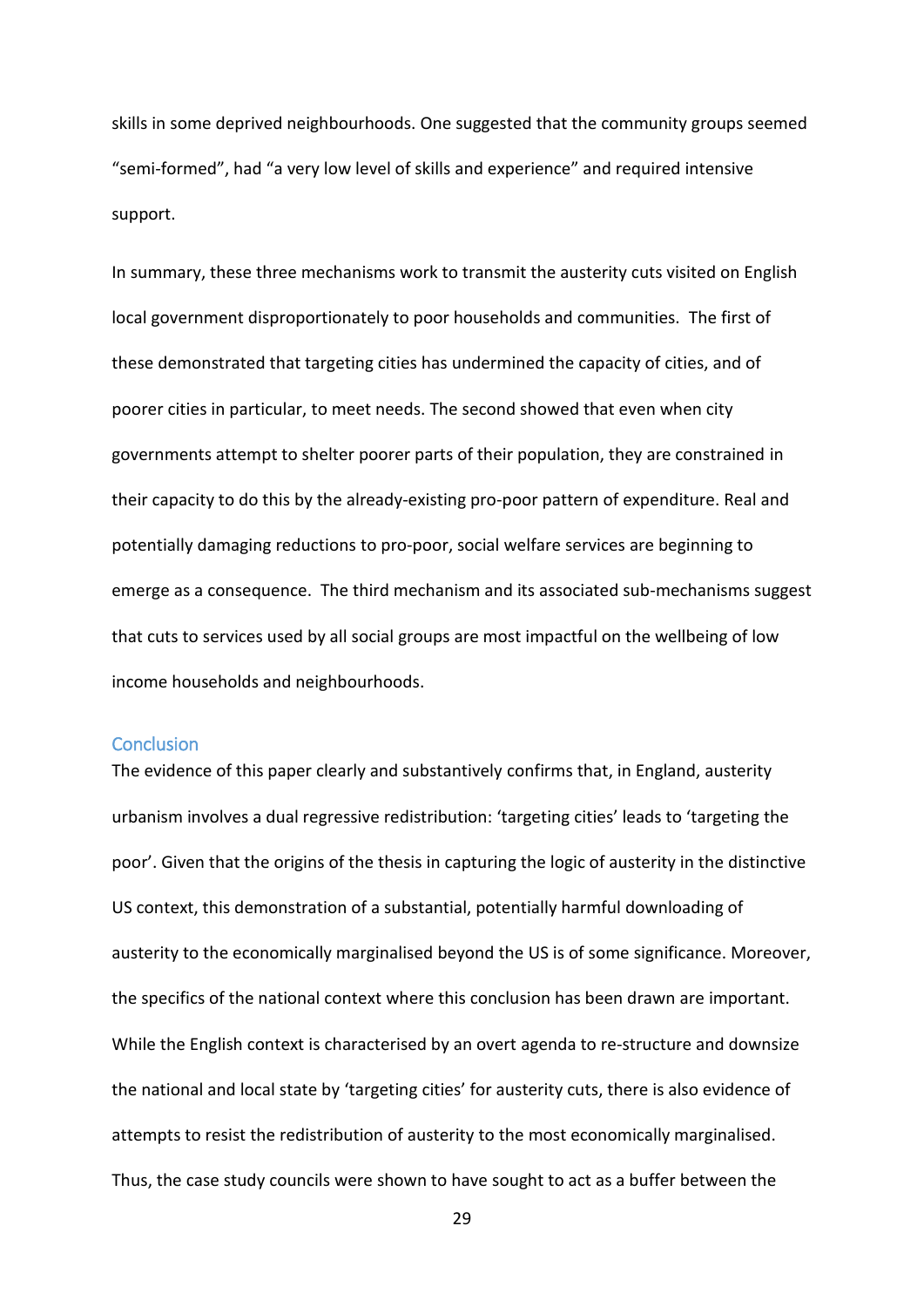regressive tendencies of austerity and the services relied on by poorer households. That the case studies were limited in their capacity to do this, however, was also very clear from the analysis. The English case therefore shows *how it is* that the conclusion drawn by Peck (2012:648) in relation to the US also applies to England: it demonstrates that city governments have 'few alternatives' but to download austerity to the poor.

The second contribution of this paper is the explication of a set of 'transmission mechanisms' in play in this specific context which realise the regressive redistributions of austerity urbanism. The explication of these mechanisms is a substantial empirical contribution to understanding the processes underlying the offloading of austerity in England, and was achieved by triangulating a large body of evidence from national data sources and from in-depth, mixed-methods case studies. Further, and of significance for debates on the transferability of the austerity urbanism thesis, an analytical approach in which the mechanisms operating in particular contexts are scrutinised avoids the danger of what Peck (2017: 19) observes as, the "crude act of enrolling each and every case into a steam roller framework." The foregrounding of mechanisms can therefore be thought of as analytical strategy which allows a robust and situated "exploration of the shared condition of fiscal stress across a range of cities" (ibid). It allows the identification of specific transmission mechanisms in play in distinctive national contexts, and can therefore capture, the import of, for example, specific structures, conditions, processes, degrees of agency for outcomes. Moreover an approach which foregrounds and scrutinises mechanisms provides a frame in which variation in responses to austerity urbanism can be explained, whilst retaining the value of the overarching thesis.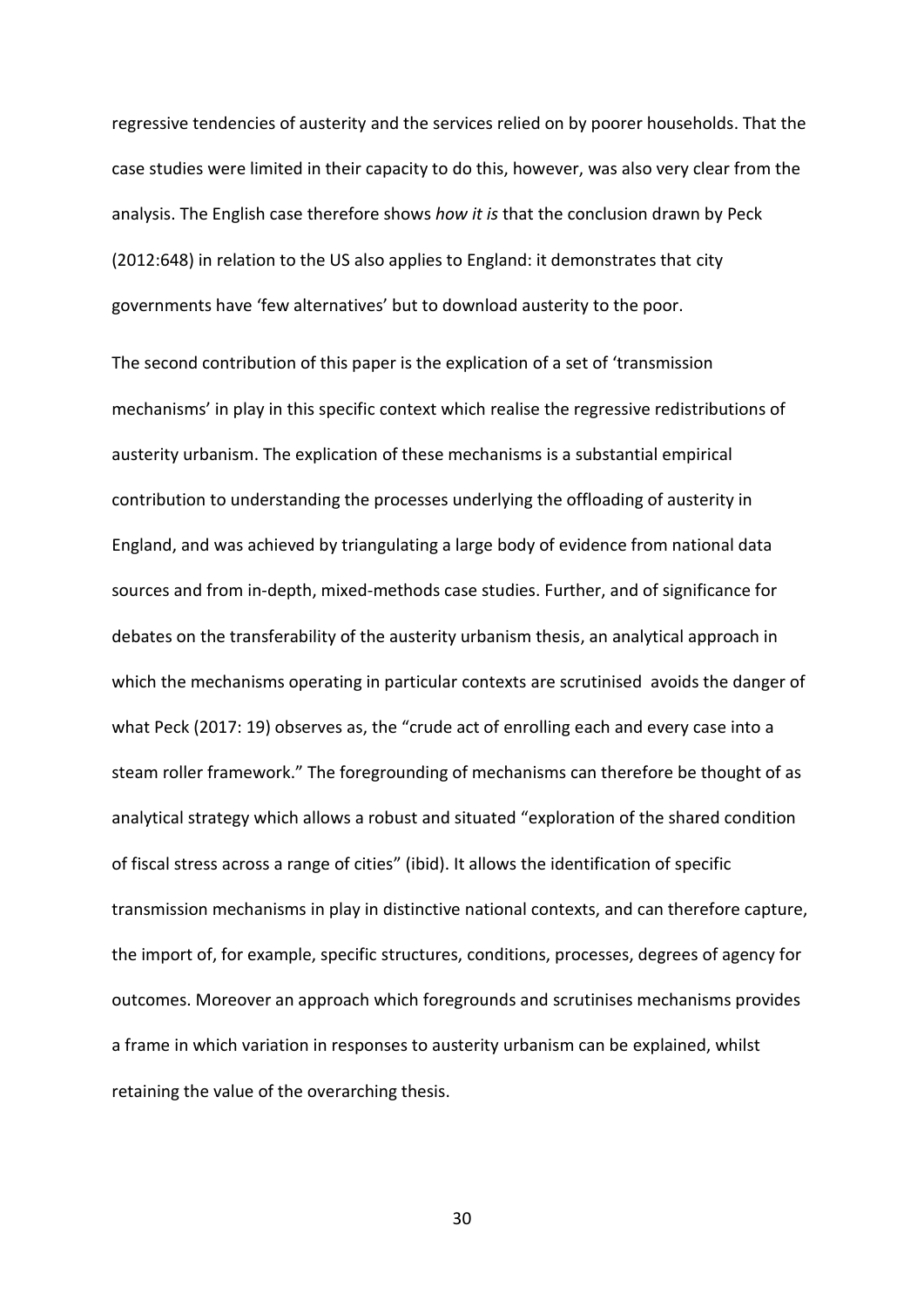Finally, it is by identifying the precise means by which deleterious outcomes for the poor are realised in a particular national context that the specific facets of the re-structuring which underpin the neo-liberalism project is made perceptible. Moreover, rendering visible the mechanisms underpinning austerity urbanism can – perhaps – also render visible opportunities for resistance. In the English case, the analysis has made visible the drastic erosion of the historic 'principle of equalisation' within local government finance and the impact of this erosion on the capacity of poorest cities to provide services commensurate with levels of need. In so doing, it suggests that if the political circumstances meant that such a principle could be reconstructed, then a mechanism would be in place which would mitigate rather than amplify the impact of neo-liberal restructuring on the economically marginalised.

### References

Atkinson, W, Roberts, S and Savage, M (Eds) (2012) *Class Inequality in Austerity Britain: Power, Difference and Suffering* Farnham, Hampshire: Palgrave Macmillan

[Bailey, N.,](http://eprints.gla.ac.uk/view/author/10246.html) Bramley, G., an[d Hastings, A.](http://eprints.gla.ac.uk/view/author/1920.html) (2015[\) Symposium introduction: local Responses to](http://eprints.gla.ac.uk/106321/)  ['austerity'.](http://eprints.gla.ac.uk/106321/) *[Local Government Studies](http://eprints.gla.ac.uk/view/journal_volume/Local_Government_Studies.html)*, 41(4), pp. 571-581.

Boyle, L. (1966). *Equalization and the Future of Local Government.* Edinburgh: Oliver & Boyd.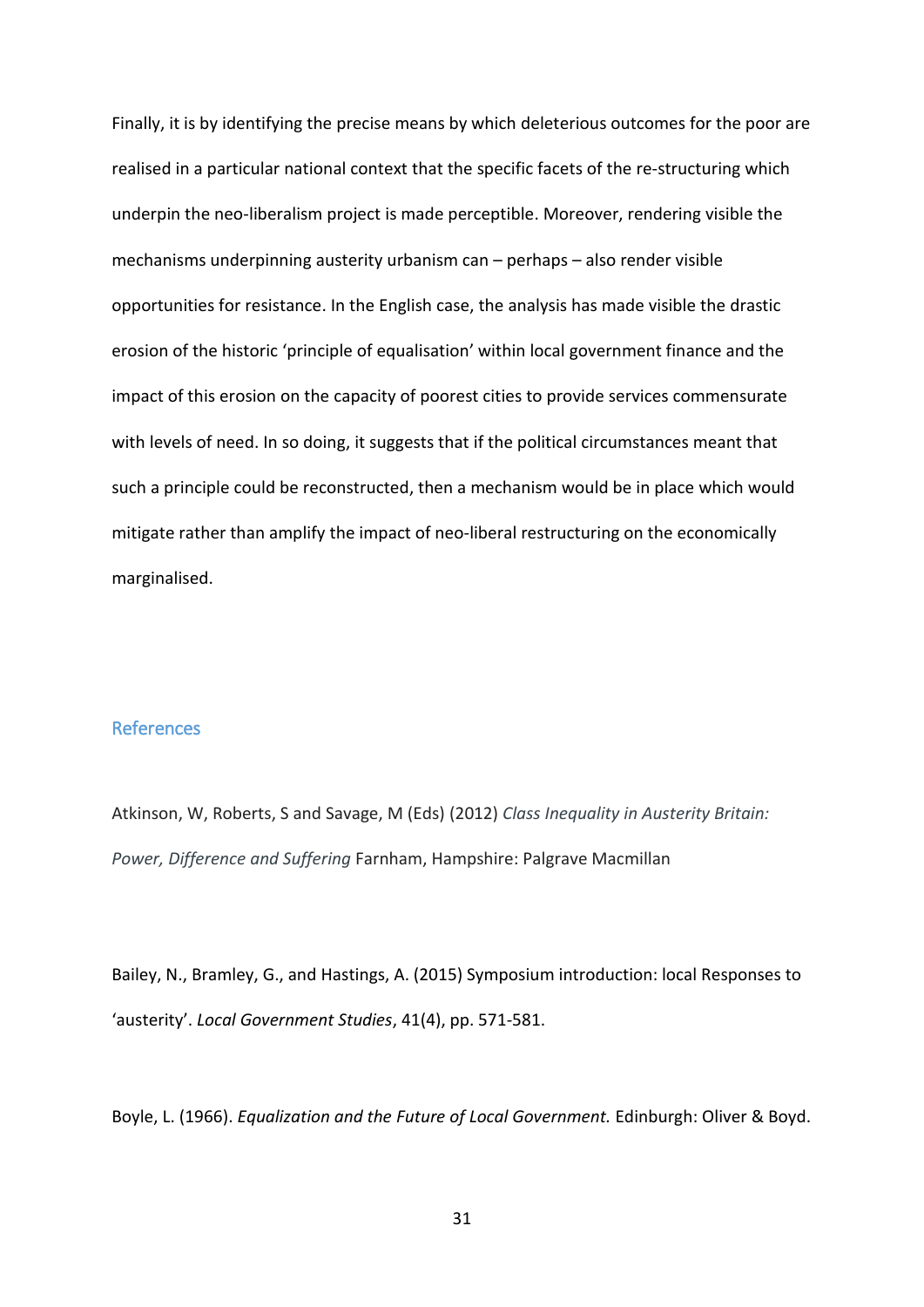Bramley, G. (1990). *Equalisation Grants and Local Expenditure Needs: the price of equality*. Aldershot: Avebury.

Bramley, G., [Bailey, N.,](http://eprints.gla.ac.uk/view/author/10246.html) [Hastings, A.,](http://eprints.gla.ac.uk/view/author/1920.html) Watkins, D., and [Croudace, R.](http://eprints.gla.ac.uk/view/author/11298.html) (2012) [Environmental](http://eprints.gla.ac.uk/56261/)  [justice in the city? Challenges for policy and resource allocation in keeping the streets clean.](http://eprints.gla.ac.uk/56261/) *[Environment and Planning A](http://eprints.gla.ac.uk/view/journal_volume/Environment_and_Planning_A.html)*, 44(3), pp. 741-761.

Beatty, C. and Fothergill, S. (2014) The local and regional impact of the UK's welfare reforms, *Cambridge Journal of Regions, Economy and Society* 7 (1): 63-79.

Davies, J. S. and I. Blanco (2017). "Austerity urbanism: Patterns of neo-liberalisation and resistance in six cities of Spain and the UK." Environment and Planning A: 0308518X1770172.

Davidson, M. and K. Ward (2014). "'Picking up the pieces': austerity urbanism, California and fiscal crisis." *Cambridge Journal of Regions, Economy and Society* 7(1): 81-97.

Donald, B., Glasmeier, A., Gray, M., and Lobao, L. (2014) Austerity in the city: economic crisis and urban service decline?, *Cambridge Journal of Regions, Economy and Society* 7 (1): 3-15.

Eisinger, P. (2014).'Is Detroit Dead"? *Journal of Urban Affairs,* 31(1): 1-12.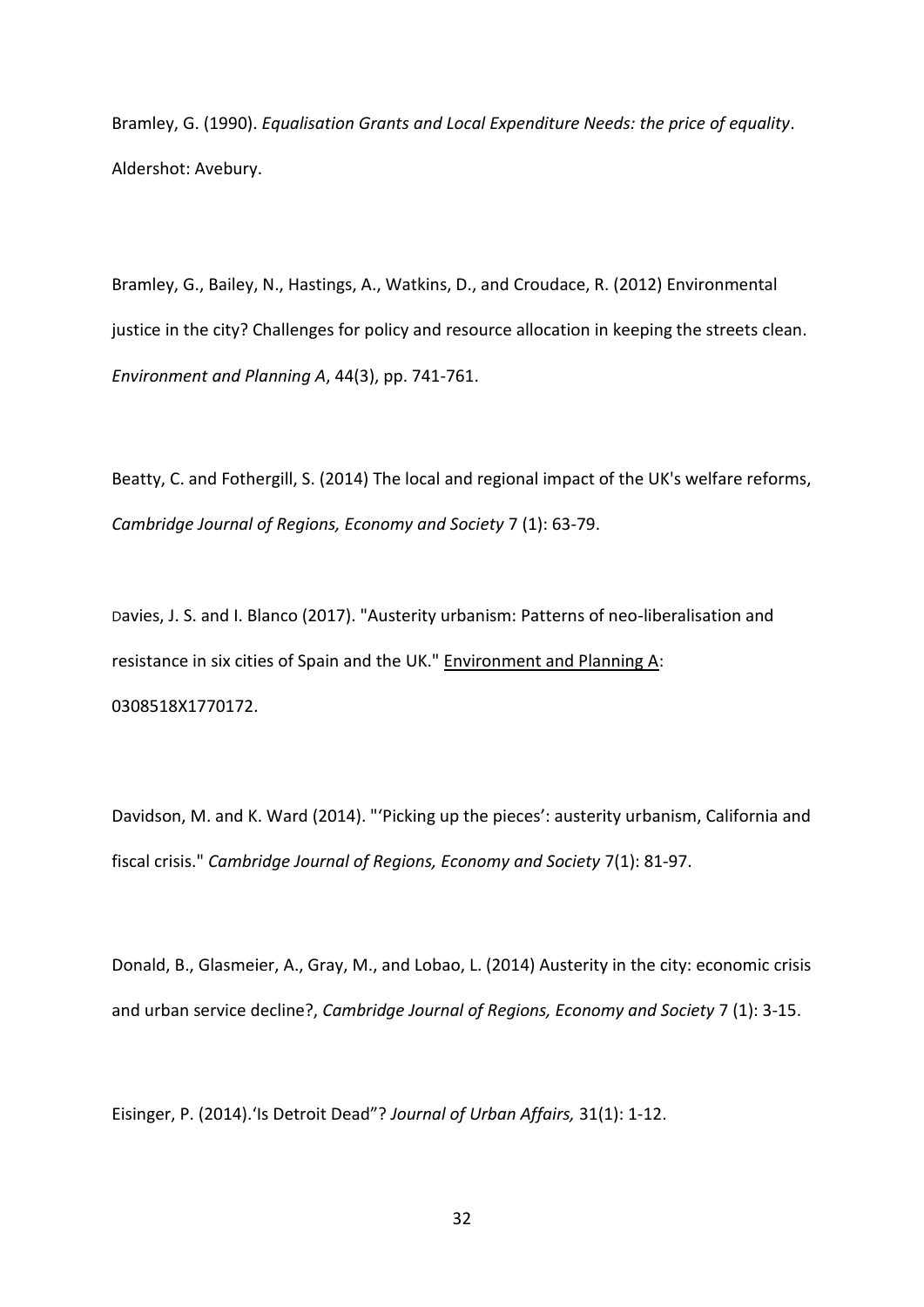Eurofound (2014) *Quality of life in urban and rural Europe. 3rd EQLS policy brief.* 

Luxembourg: Publications Office of the European Union.

Fitzgerald, A. and Lupton, R. (2015) The Limits to Resilience? The Impact of Local

Government Spending Cuts in London. *Local Government Studies*, *41*(4), 582-600.

Foster, C., Jackman, R. and Perlman, M. (1980), *Local Government Finance in a Unitary State*. London: George Allen and Unwin.

Fuller, C. (forthcoming 2017). [City government in an age of austerity: discursive institutions](http://orca.cf.ac.uk/96556)  [and critique.](http://orca.cf.ac.uk/96556) *Environment and Planning A*

Fuller, C. and K. West (2016). The possibilities and limits of political contestation in times of 'urban austerity'. *Urban Studies*.

Gonzalez, S. and S. Oosterlynck (2014). Crisis and resilience in a finance-led city: Effects of the global financial crisis in Leeds. *Urban Studies* **51**(15): 3164-3179.

Hastings, A., Bailey, N., Besemer, K., Bramley, G., Gannon, M., and Watkins, D. (2013) *Coping* 

*with the cuts: local authorities and poorer communities.* York: JRF.

Hastings, A., Bailey, N., Bramley, G., Gannon, M., and Watkins, D. (2015a). The Cost of the

Cuts: The Impact on Local Government and Poorer Communities. York: JRF. http://

[www.jrf.org.uk/publications/cost-cuts-impact-local-government-and-poorer-communities](http://www.jrf.org.uk/publications/cost-cuts-impact-local-government-and-poorer-communities)

[Hastings, A.,](http://eprints.gla.ac.uk/view/author/1920.html) [Bailey, N.,](http://eprints.gla.ac.uk/view/author/10246.html) [Gannon, M.,](http://eprints.gla.ac.uk/view/author/9275.html) Besemer, K., and Bramley, G. (2015b) [Coping with the](http://eprints.gla.ac.uk/106322/)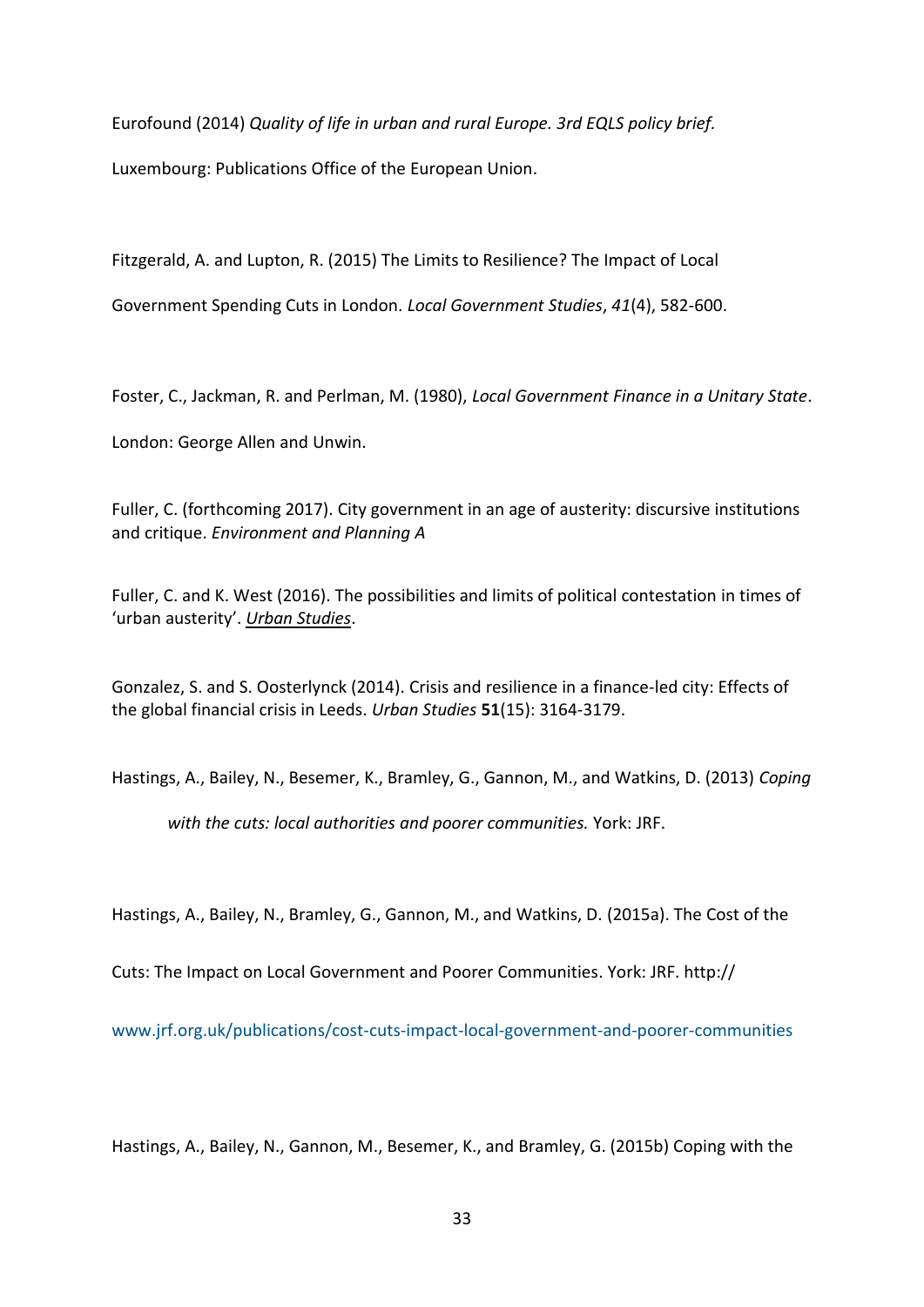cuts? [The management of the worst financial settlement in living memory.](http://eprints.gla.ac.uk/106322/) *[Local](http://eprints.gla.ac.uk/view/journal_volume/Local_Government_Studies.html)  [Government Studies](http://eprints.gla.ac.uk/view/journal_volume/Local_Government_Studies.html)*, 41(4), pp. 601-621. (doi[:10.1080/03003930.2015.1036987\)](http://dx.doi.org/10.1080/03003930.2015.1036987)

Kennett, P., Jones, G., Meegan, R., and Croft, J. (2015) Recession, austerity and the 'great risk shift': local government and household impacts and responses in Bristol and Liverpool, *Local Government Studies* 41 (4). Pp 622-644

Kim, Y. and M. E. Warner (2016). "Pragmatic Municipalism: Local Government Service Delivery after the Great Recession." *Public Administration* **94**(3): 789-805.

Kitson, M., Martin, R., and Tyler, P. (2011) The geographies of austerity, *Cambridge Journal of Regions, Economy and Society* 4 (3): 289-302.

Krugman, P. (2012) *The austerity agenda.* New York: New York Times.

Levitas, R. (2013) The just's umbrella: austerity and the Big Society in Coalition policy and

beyond, *Critical Social Policy* 32 (3): 320-42.

Lowndes, V. and A. Gardner (2016). Local governance under the Conservatives: superausterity, devolution and the 'smarter state'. *Local Government Studies*: 1-19.

Lowndes, V., and K. McCaughie. 2013. "Weathering the Perfect Storm? Austerity and

Institutional Resilience in Local Government." Policy & Politics 41: 533–549.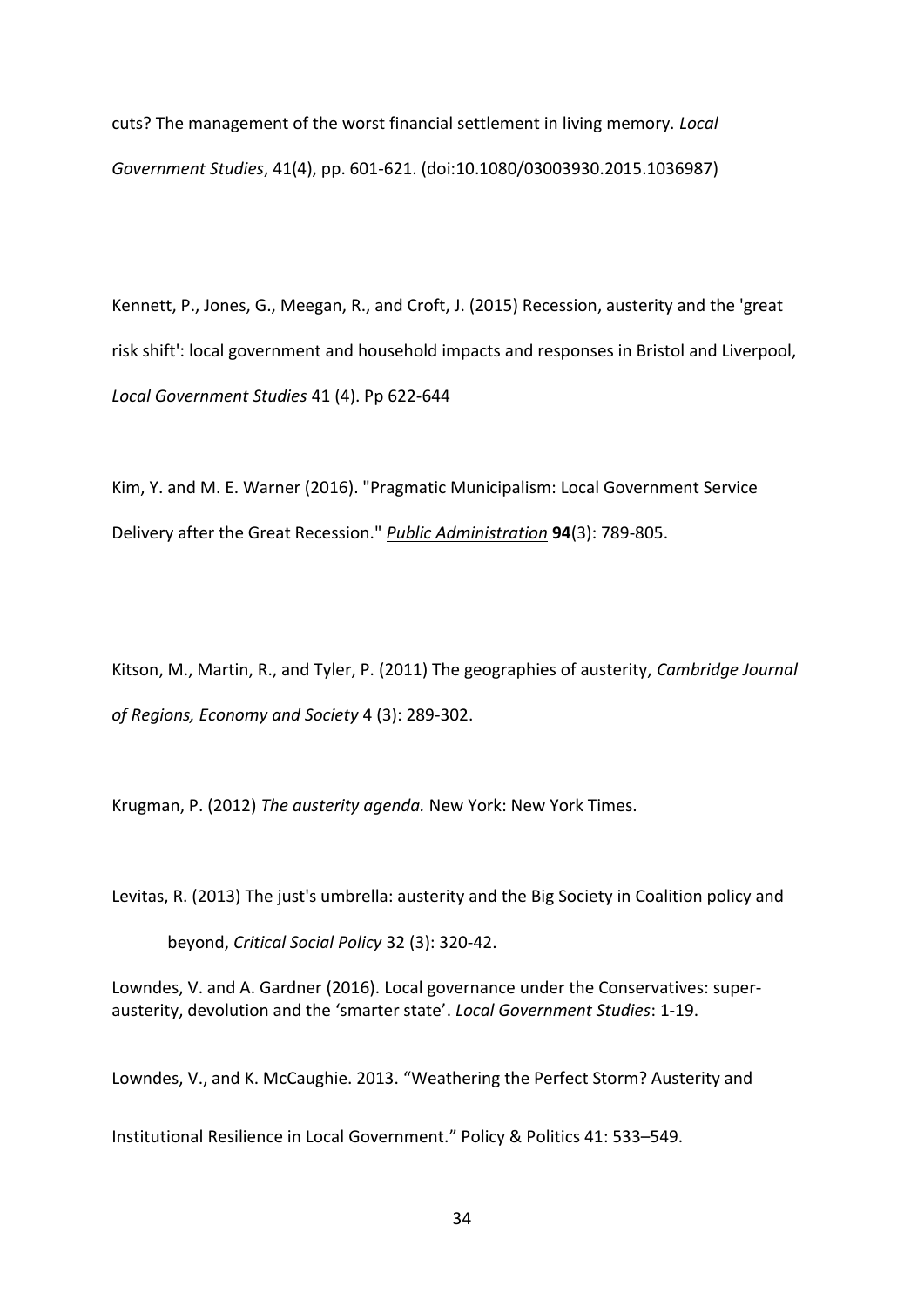Lowndes, V. and Pratchett, L. (2011) Local Governance under the Coalition Government: Austerity, Localism and the 'Big Society', *Local Government Studies* 38 (1): 21-40.

Meegan, R., Kennett, P., Jones, G., and Croft, J. (2014) Global economic crisis, austerity and neoliberal urban governance in England, *Cambridge Journal of Regions, Economy and Society* 7 (1): 137-53.

National Audit Office (2014) Financial-sustainability-of-local-authorities-2014 London: DCLG Newcastle City Council. 2013. *Fair Choices for Tough Times: Newcastle City Council's Budget Proposals 2013-2016.* http://www.newcastle.gov.uk/sites/drupalncc.newcastle. gov.uk/files/wwwfileroot/your-council/budget\_and\_annual\_report/fair\_choices\_tough times - final.pdf

Overmans, T. and K.-P. Timm-Arnold (2016). "Managing Austerity: Comparing municipal austerity plans in the Netherlands and North Rhine-Westphalia." Public Management Review **18**(7): 1043-1062.

Peck, J. (2012). Austerity urbanism: American cities under extreme economy. *City* **16**(6): 626-655.

Peck, J (2014) Pushing austerity: state failure, municipal bankruptcy and the crises of fiscal federalism in the USA. *Cambridge Journal of Regions, Economy and Society* 2014, 7, 17–44.